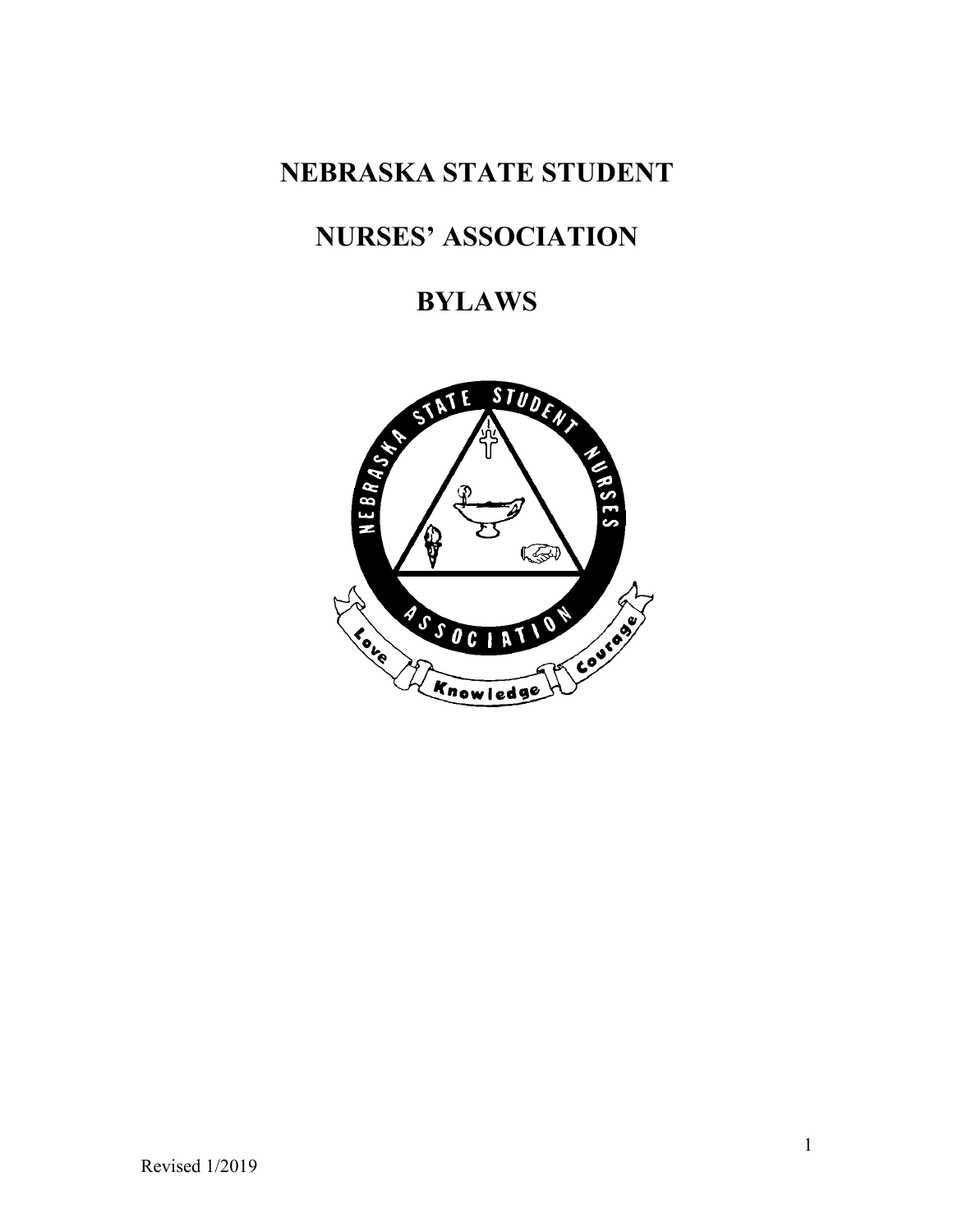# **Table of Contents**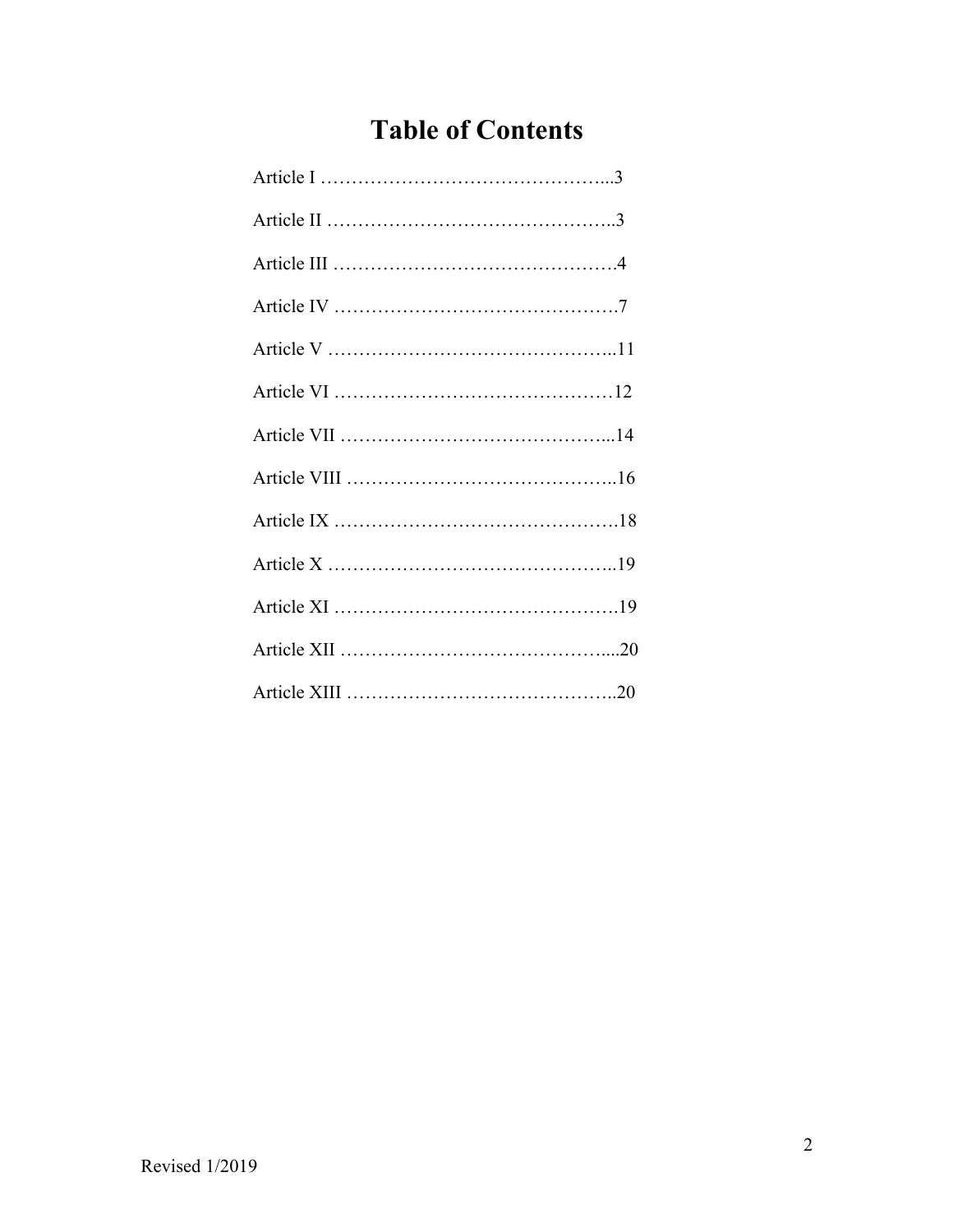## NEBRASKA STATE STUDENT NURSES' ASSOCIATION **1601 East 27th St. Scottsbluff, NE 69361**

BYLAWS

## *ARTICLE I: Name*

The Name of this association shall be the Nebraska State Student Nurses' Association, a constituent of the National Student Nurses' Association, Inc. hereinafter referred to as NSSNA and NSNA.

## *ARTICLE II: Purpose and Function*

A. The purpose of the NSSNA is:

1. To assume responsibility for contributing to nursing education in order to provide for the highest quality of healthcare;

2. To provide programs representative of fundamental and current professional interests and concerns.

3. To aid in the development of the whole person, his/her professional role, and his/her responsibility for the health care of people in all walks of life.

B. The functions of the NSSNA shall include the following:

- 1. To have direct input into standards of nursing education and influence the educational process.
- 2. To influence health care, nursing education and practice through legislative activities as appropriate.
- 3. To promote and encourage participation in community affairs and activities towards improved health care and the resolution of related social issues.
- 4. To represent nursing students to the consumer, to institutions, and other organizations.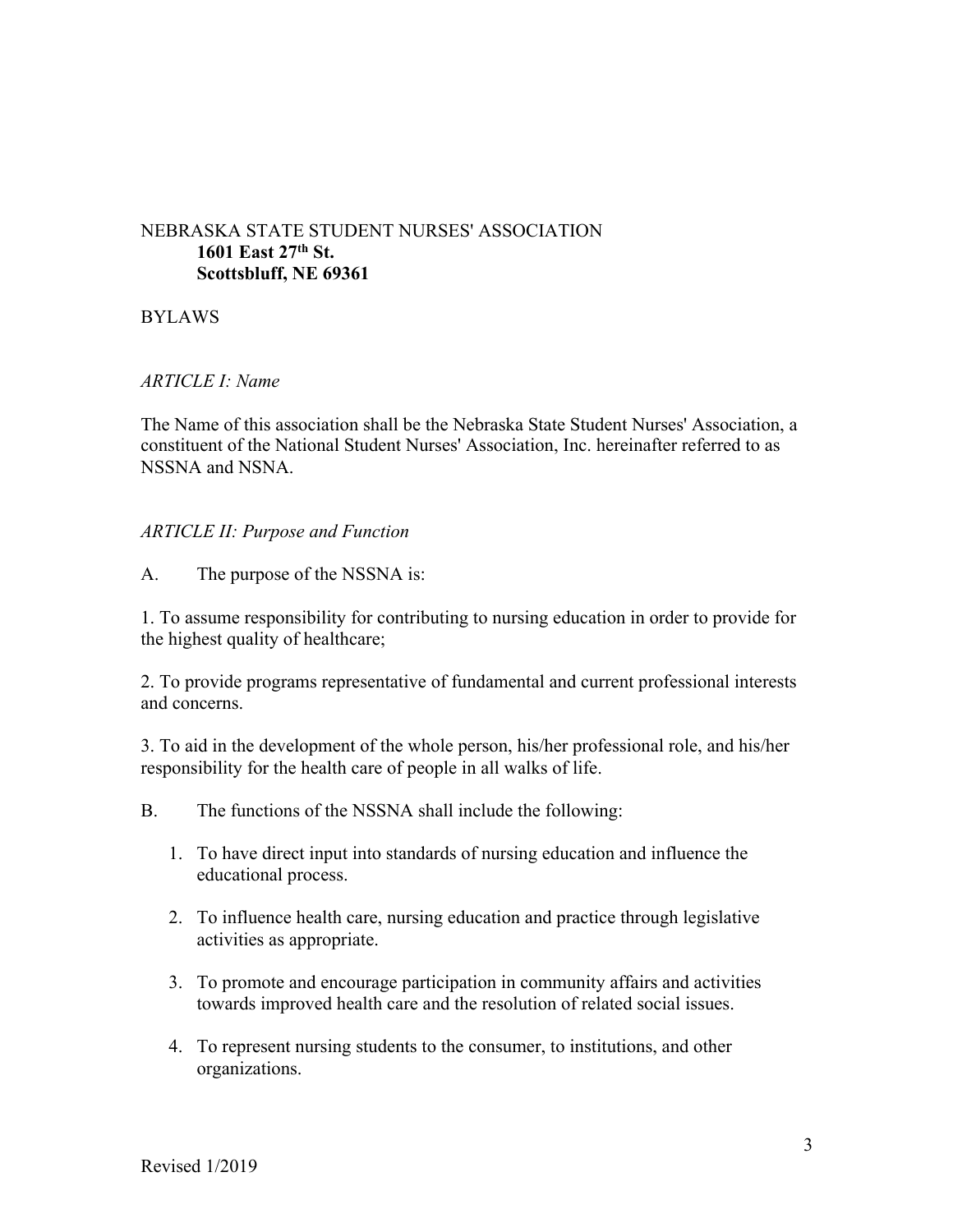- 5. To promote and encourage nursing students' participation in interdisciplinary activities.
- 6. To promote and encourage recruitment efforts, participation in student activities**,** and educational opportunities regardless of a person's race, sex, sexual orientation, gender identity, age, citizenship, religion, national origin, disability, illness, legal status, or personal attributes.
- 7. To promote and encourage collaborative relationships with the American Nurses Association (ANA) , the National League for Nursing (NLN), the International Council of Nurses (ICN), Nebraska Nurses Association (NNA) and Nebraska League for Nursing, as well as the other nursing and related health organizations.

## *ARTICLE III: Members*

## Section 1: Constituent Associations

A. Any school chapter or state association whose membership is composed of active or associate NSNA members and who has submitted the Official Application for NSNA Constituency Status (the Application) containing the areas of conformity, and upon meeting such other policies as the Board of Directors may determine, shall be recognized as a constituent.

a)The Application must be submitted annually and can be submitted at the Annual Convention site during the delegate credentialing process for the Annual House of Delegates meeting. For those school and state associations unable to send representatives to the Annual House of Delegates meeting, the Application may be sent to the NSNA on a date postmarked no later than 10 working days after the close of the House of Delegates meeting of the same year.

b)Recognized Constituents shall be composed of at least 10 members from a school, or the total school enrollment if less than 10. This requirement of 10 or more members must be met on a date eight weeks prior to the Annual House of Delegates Meeting. There shall be only one chapter in each school campus. Handbook 2018-201928

c)A state association shall be composed of at least two school constituents in a state or only one school constituent if there is only one nursing school in the state. There shall be only one state association in any state. School chapters shall belong to their state association when one exists. The term "state" in these bylaws shall be understood to apply equally to any state in the United States of America, to the District of Columbia, or to any territory, possession,or dependency of the United States of America.

d)For yearly recognition as an NSNA constituent, constituent associations shall be required to submit annually the Official Application for NSNA Constituency Status which shall include the following area of conformity for active and associate members:purpose & function, membership, dues and representation.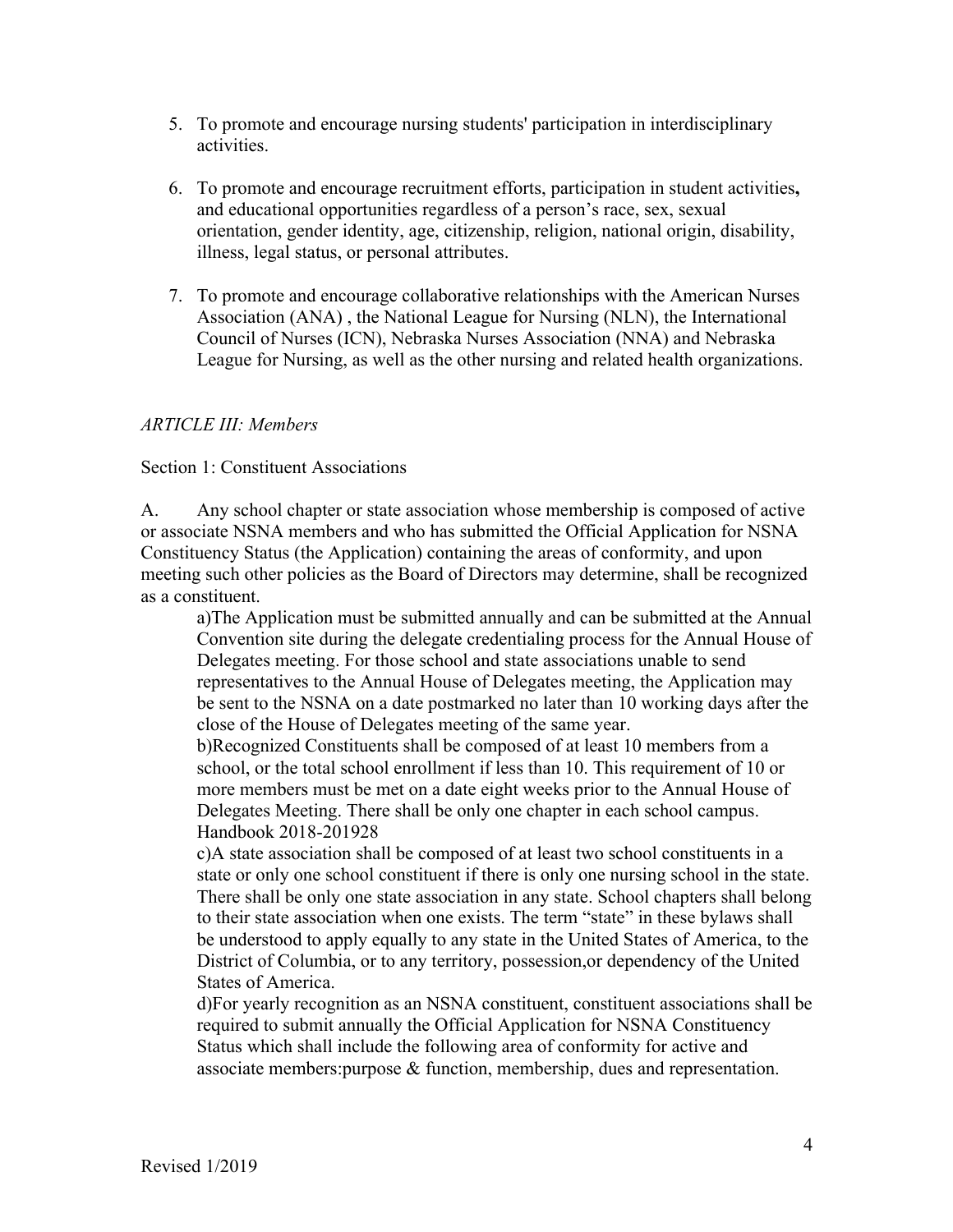e)A constituent association which fails to comply with the bylaws and policies of NSNA shall have its status as a constituent revoked by a ⅔ vote of the Board of Directors, provided that written notice of the proposed revocation has been given at least two months prior to the vote and the constituent association is given an opportunity to be heard.

f)School chapters and state associations are entities separate and apart from NSNA in their administration of activities, with NSNA exercising no supervision or control over their immediate daily and regular activities. NSNA has no liability for any loss, damages, or injuries sustained by third parties as a result of the negligence or acts of school chapters or state associations, or the members thereof. In the event any legal proceeding is brought against NSNA as a result of such acts of omission or commission by a school chapter or state association, said school chapter or state association will indemnify and hold harmless the NSNA from any liability.

Section 2: Categories of Constituent Membership: Members of the constituent associations shall be:

- A. Active members:
	- 1. Students enrolled in state approved programs leading to licensure as a registered nurse.
	- 2. Registered nurses enrolled in programs leading to a baccalaureate degree with a major in nursing.
	- 3. Active members shall have all the privileges of membership.
- B. Associate Members:
	- 1. Pre-nursing students, including registered nurses and licensed practical nurses enrolled in college or university programs designed as preparation for entrance into a program leading to an associate degree, diploma, or baccalaureate degree in nursing.
	- 2. Associate members shall have all of the privileges of membership except the right to hold office as president and vice president at state and national levels.
- C. Individual Members:

Individual membership shall be open at the state and national level to any eligible student when membership in a constituent association is not available. Individual members shall have the privileges of membership as prescribed in Article IV, Section 2, items 1 and 2 of the NSNA bylaws.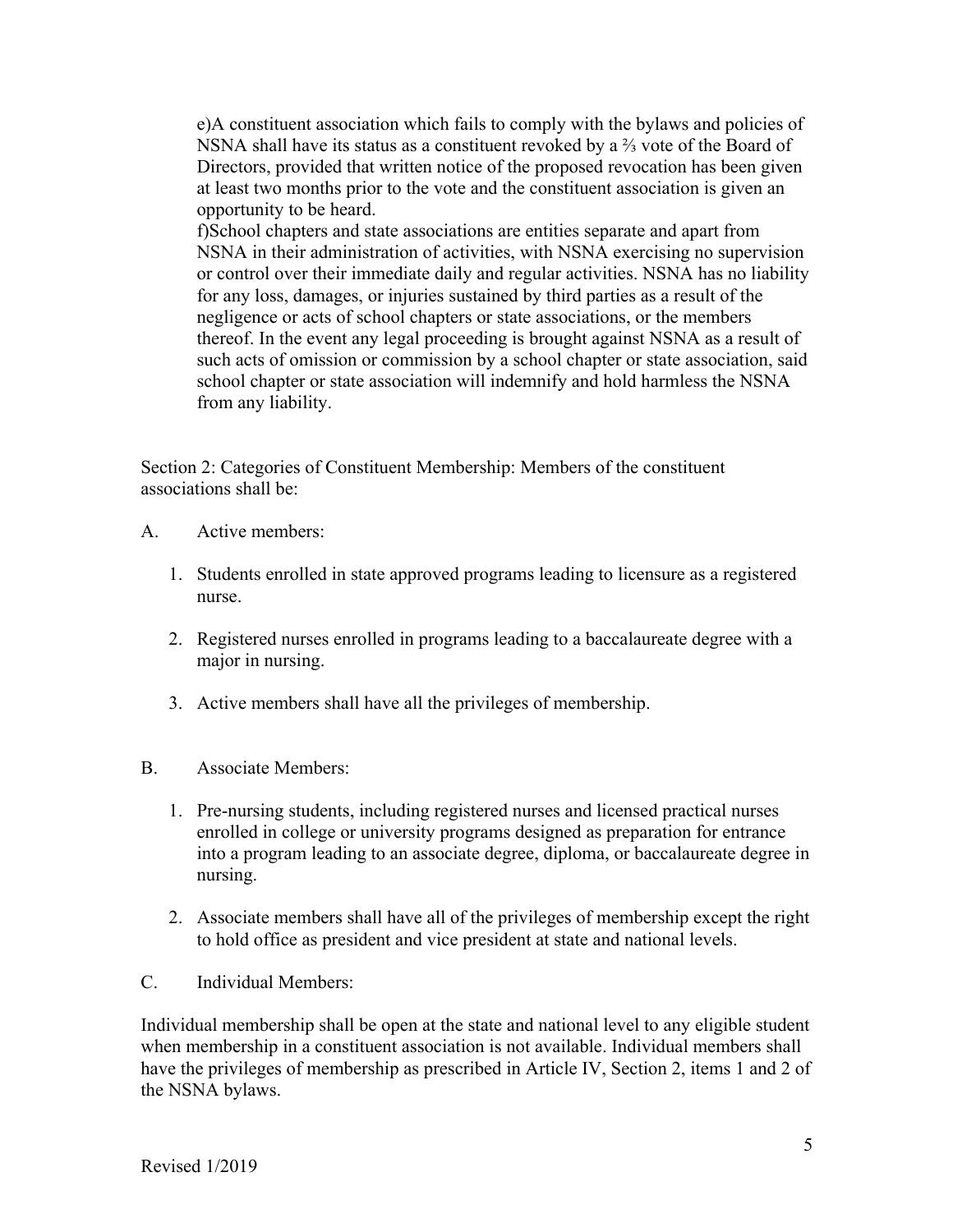D. Active and associate membership shall be renewable annually.

Section 3: Categories of Non-Constituent Membership

#### A. Sustaining Members:

Sustaining membership shall be open at the national level to any individual or organization interested in furthering the development and growth of the NSNA, upon approval of the Board of Directors. This membership category is not open to those eligible for active or associate membership. Sustaining members shall receive literature and other information from the state and national office.

B. Honorary Members:

Honorary membership may be conferred by 2/3 vote of the House of Delegates upon recommendation by the Board of Directors to persons who have rendered distinguished service or valuable assistance to NSNA. Honorary members shall have none of the obligations or privileges of membership

Section 4: Extended Memberships

- A. Active, associate, and individual membership may be extended six months beyond graduation from a student's program in nursing, providing membership was renewed while the student was enrolled in a nursing program. Sustaining membership shall be renewable annually.
- B. Active, associate, and individual members who hold a state office may have their membership further extended to the first state election following the member's date of graduation.

#### Section 5: National Dues

- A. Annual Dues
	- a. The annual dues for active, associate, and individual members shall be \$31 per member, payable for the appropriate dues year. The dues year for members shall be a period of twelve consecutive months.
	- b. The dues for active, associate, and individual members joining for two years shall be \$50 per member, payable for the appropriate dues years. The dues years for these members shall be a period of twenty-four consecutive months.
	- c. The NSNA Board of Directors shall have the authority to change membership dues, providing such dues do not exceed the amounts set in these bylaws.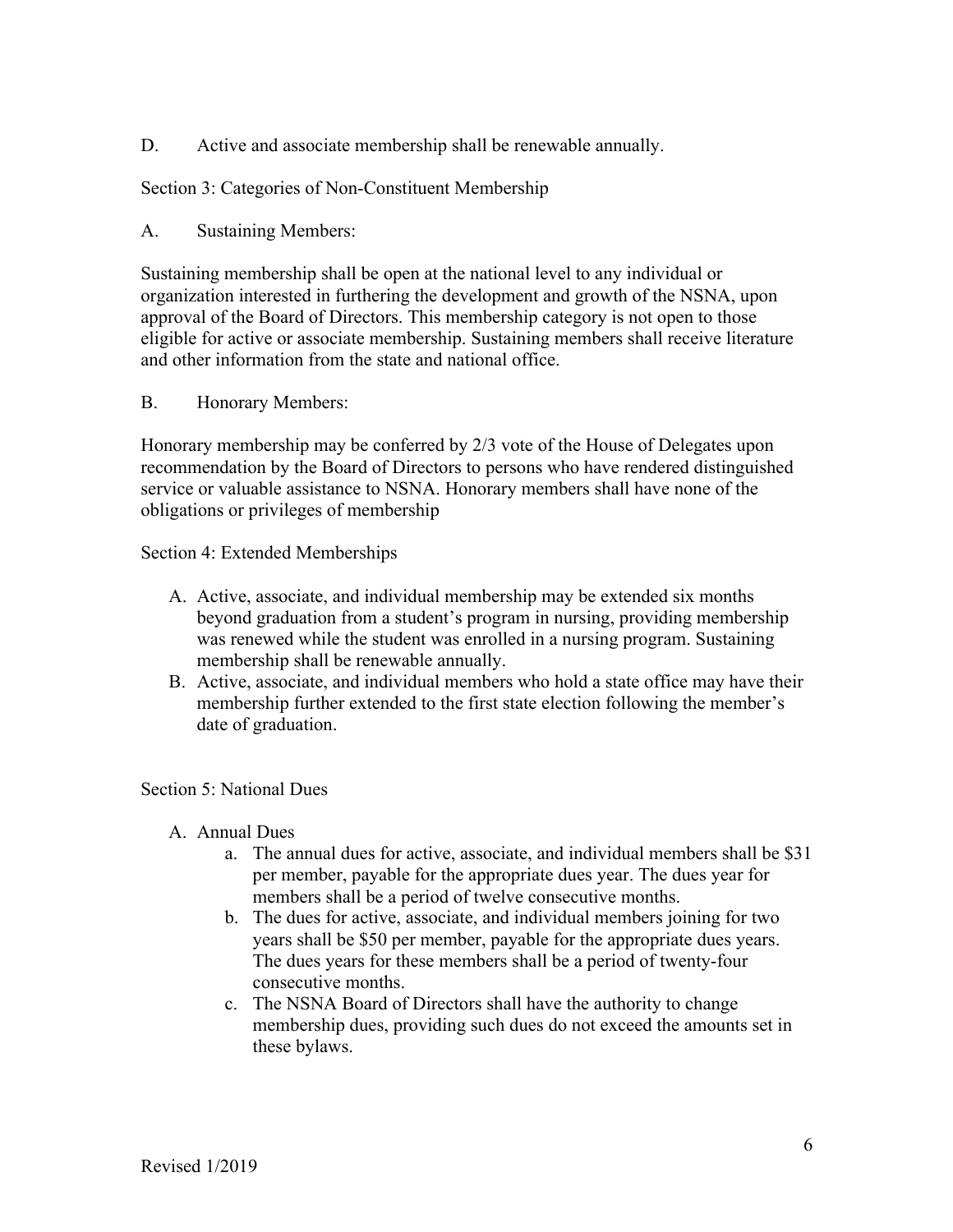- d. National and state dues shall be payable directly to NSNA. NSNAshall remit to each state constituent the dues received in behalf of the constituent.
- B. The annual dues for sustaining members shall be established by the Board of Directors, and shall be paid directly to the NSNA office.
- C. Any member who fails to pay current dues shall forfeit all privileges of membership.
- D. One dollar (\$1.00) from the total dues paid for each active, associate and individual member will be donated to NSNA Foundation for undergraduate nursing scholarships.
- E. The NSSNA monetary donation to the foundation will be made each January and will be the total number of dollars collected during the previous twelve months.
- F. Constituent associations may or may not charge membership dues The amount of such dues is at the discretion of each school constituent.
- G. The state dues shall be determined by a 3/4 vote of the NSSNA board of directors.

## *ARTICLE IV. Officers*

## Section 1: Officers

The officers of the NSSNA shall be the president,  $1<sup>st</sup>$  vice president,  $2<sup>nd</sup>$  vice president, secretary, treasurer, communications editor chair, nominations chair, legislative chair, breakthrough to nursing chair, community service chair, image chair, and student advisor.

## Section 2: Eligibility

A. Candidates shall be chosen from among those members who have been nominated by a school of nursing, and who are active members of NSNA, and in a constituent association of NSSNA **according to the procedure outlined in these bylaws**.

B. Only members who shall be nursing students throughout at least  $\frac{3}{4}$  of their term of office **and have the privileges of active membership** shall be eligible.

C. No member shall hold more than one elected state position at any one time.

D. Those members holding a local office whose local terms extend for more than seven months from the day of election to a state position must resign from one of these offices at least three weeks prior to the second NSSNA Board meeting or a vacancy will be declared in the state position.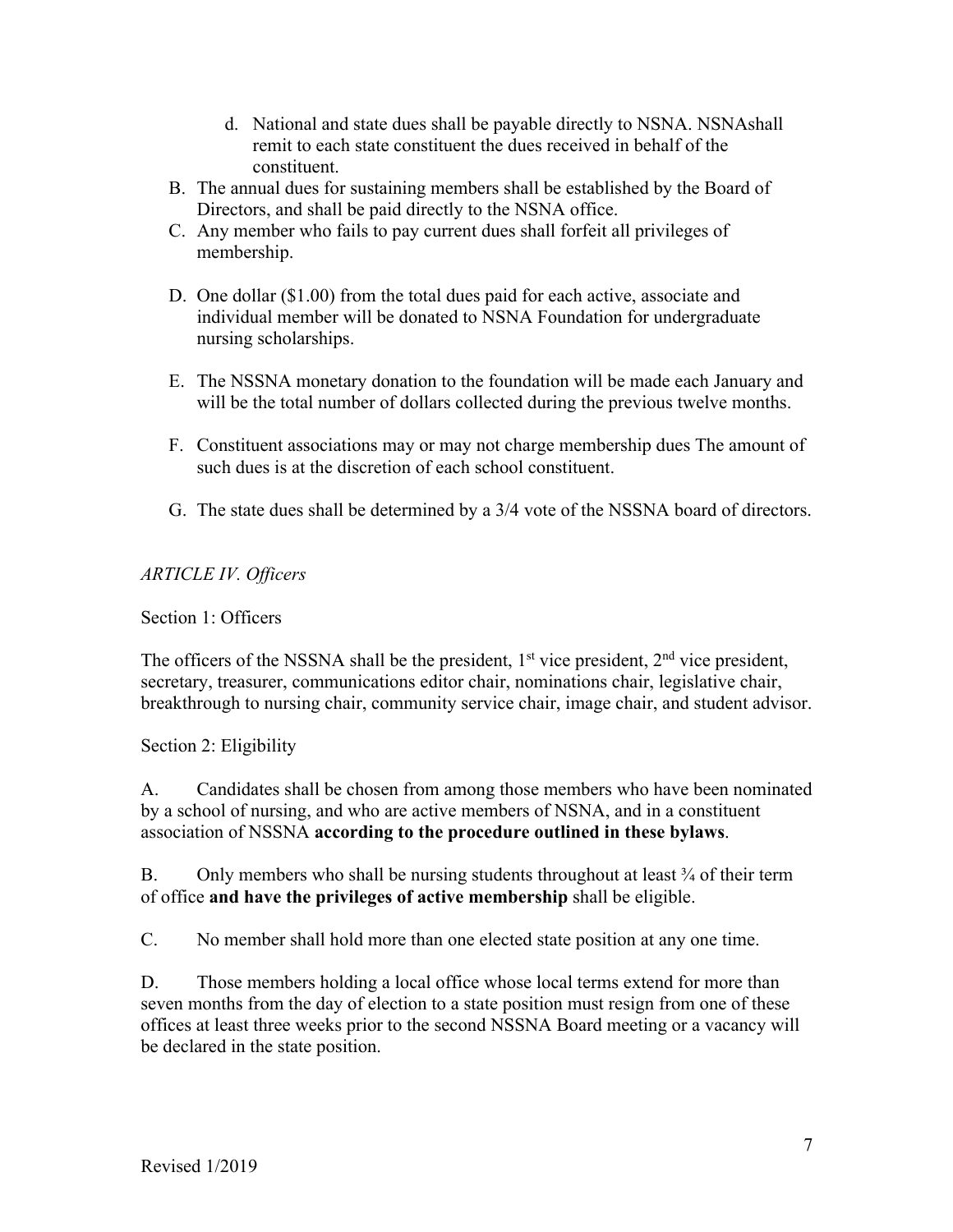E. Only members who shall be nursing students throughout at least 6 months of the school year during their term of office and have the privileges of active or associate membership shall be eligible for the offices of secretary, treasurer, membership director, community health director, newsletter editor, and nominating and elections committee members (3).

F. Only members present at the annual meeting may be nominated from the floor.

G. When absent during the annual meeting, only members who filed as candidates for office prior to convention may be elected to office.

H. No member should serve more than two terms on the Board of Directors.

Section 3: Term of office

The term of office shall be one year from the adjournment of the NSSNA annual meeting at which officers are elected to the adjournment of the meeting at which their successors are elected.

Section 4: Duties of Officers

A. The President shall:

- 1. Serve as the principal officer of the association and preside at all meetings of the NSSNA and the Board of Directors.
- 2. Appoint committees and their chairpersons, subject to the approval of the NSSNA Board, and make other appointments as necessary.
- 3. Serve as ex-officio member of all committees except the Committee on Nominations.
- 4. Be responsible for seeing that lines of direction given by the voting body and the actions of the NSSNA Board are carried into effect and for reporting to the membership and the NSSNA Board on the conduct of the affairs of the association.
- 5. Perform all other duties pertaining to the office and represent NSSNA in all matters relating to the NSNA, the Nebraska Nurses Association, and the Nebraska League for Nursing.
- 6. Vote only in the event of a tie on a motion before the Board.
- 7. Appoint the Tellers Committee at the annual meeting to count ballots and report the results.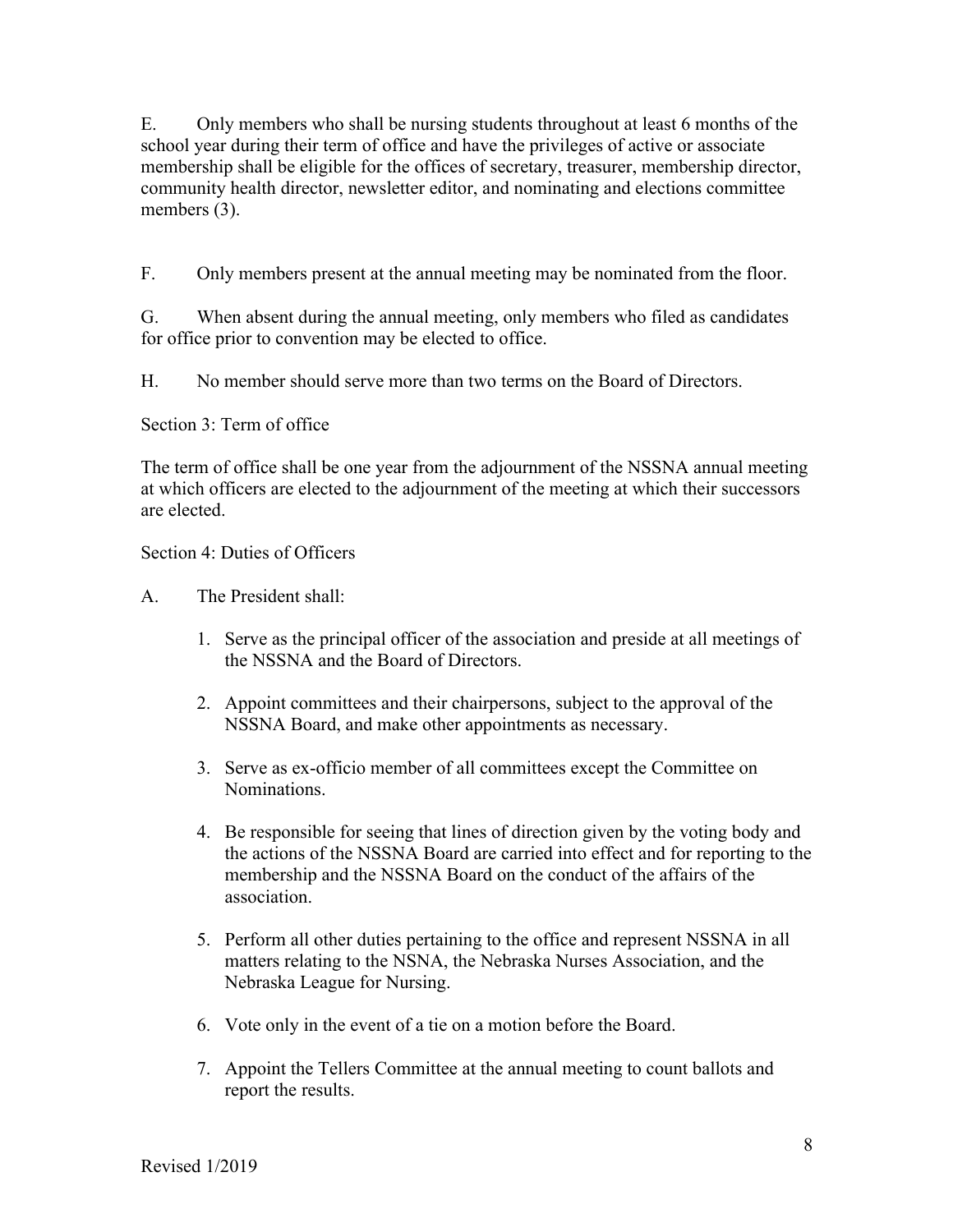- B. The First Vice President shall:
	- 1. Assume the duties of the President in the absence of the President.
	- 2. Coordinate the annual convention of this Association, in addition to proposing the meeting site for the succeeding year's annual convention, with Board approval.
	- 3. Be the chairperson of the Committee on Convention Planning.
	- 4. Perform other duties as assigned by the President.
- C. The Second Vice President shall:
	- 1. Assume the duties of the President in the absence of both the President and First Vice President.
	- 2. In the event of a vacancy occurring in the office of the First Vice President, assume the duties of the First Vice President.
	- 3. Serve as chairperson of the Bylaws Committee.
	- 4. Assume responsibility for reviewing the policies of NSSNA and initiate revision by the NSSNA Board.
	- 5. Serve as the chairperson of the Resolutions Committee.
	- 6. Perform other duties as assigned by the President.

## D. The Secretary shall:

- 1. Record and review the minutes of all business meetings of the NSSNA Board and ensure accuracy prior to distribution.
- 2. Submit copies of the approved minutes of each meeting of the NSSNA Board to NSNA, either electronically or as hard copy.
- 3. Keep on file an accurate list of the names and addresses of all officers of the NSSNA Board and all constituent associations to be used for correspondence purposes.
- 4. Keep records of all organization correspondence.
- 5. Conduct the general correspondence of NSSNA as requested by the President or the NSSNA Board.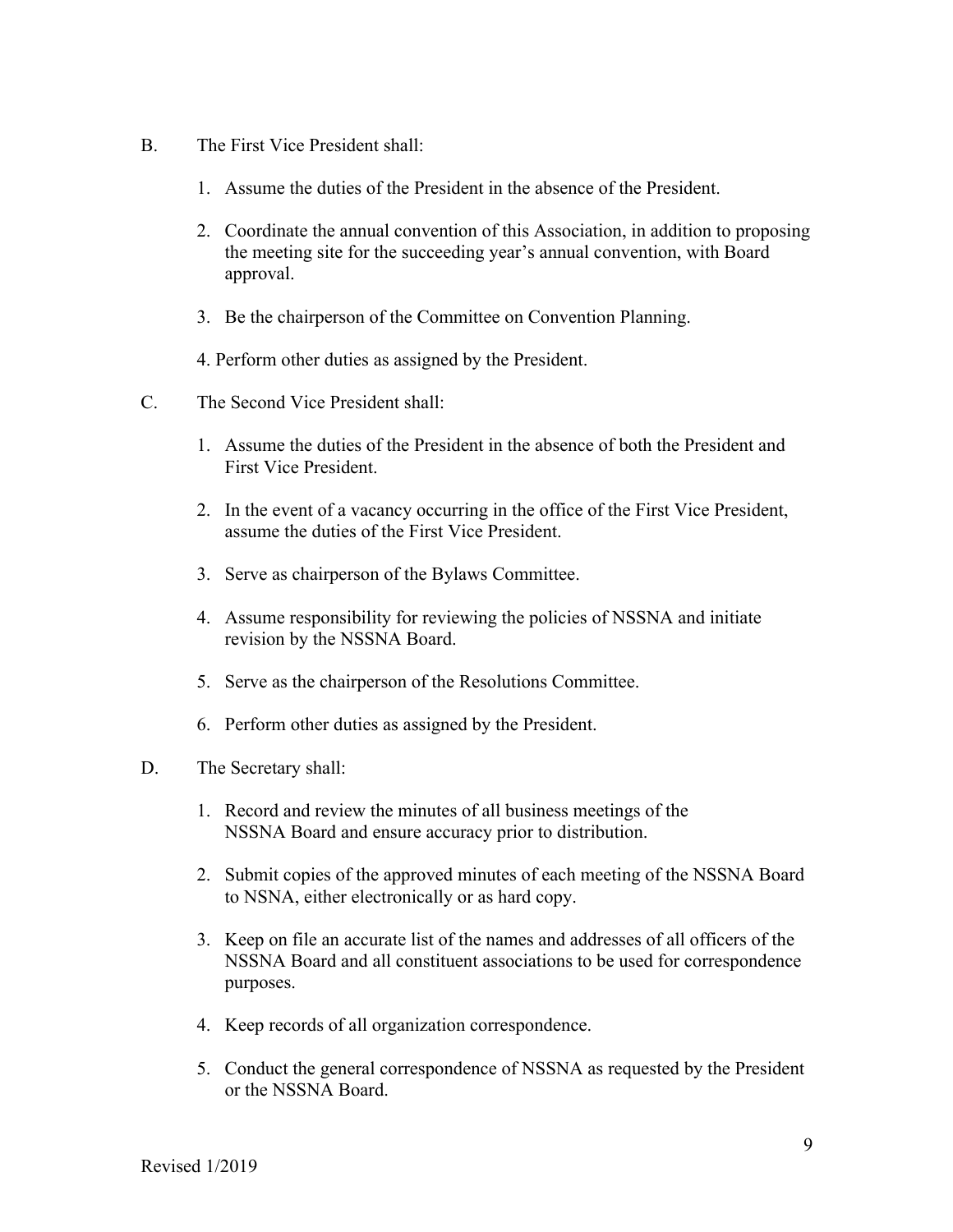- 6. Send to the Headquarters of the NSNA, the names and addresses of all officers and committee chairpersons of NSSNA immediately after their election or appointment.
- 7. Act as chairperson of the Awards Committee for state convention if needed.
- 8. Keep on file as a permanent record, all reports, papers, and documents of the Association.
- 9. Refer to duly appointed Committees the necessary records for the proper performance of their duties.
- 10. Notify all schools of their state constituency status, the number of voting delegates, and the date, time, and place of the annual meeting at least 30 days prior to the meeting.
- 11. Perform other duties as assigned by the President
- E. The Treasurer shall:
	- 1. Act as custodian of organization funds and ensure that an annual financial report is prepared for the NSSNA Annual Convention.
	- 2. Prepare an annual budget for approval by the NSSNA Board.
	- 3. Present a report of the transactions of NSSNA at all business meetings.
	- 4. Make monetary disbursements with the approval of the President and as authorized by the Board of Directors.
	- 5. Serve as chairperson of the Committee on Fundraising.
	- 6. Perform other duties as assigned by the President
- F. The Communications Editor
	- 1. The communication editor serves as the statewide communication chair main
	- 2. He/She is responsible for updating the NSSNA website and the NSSNA newsletter
	- 3. Create the post and booklet for the state convention
- G. The **Directors** shall:
	- 1. Perform such duties as assigned by the President in accordance with the priorities and needs of the association.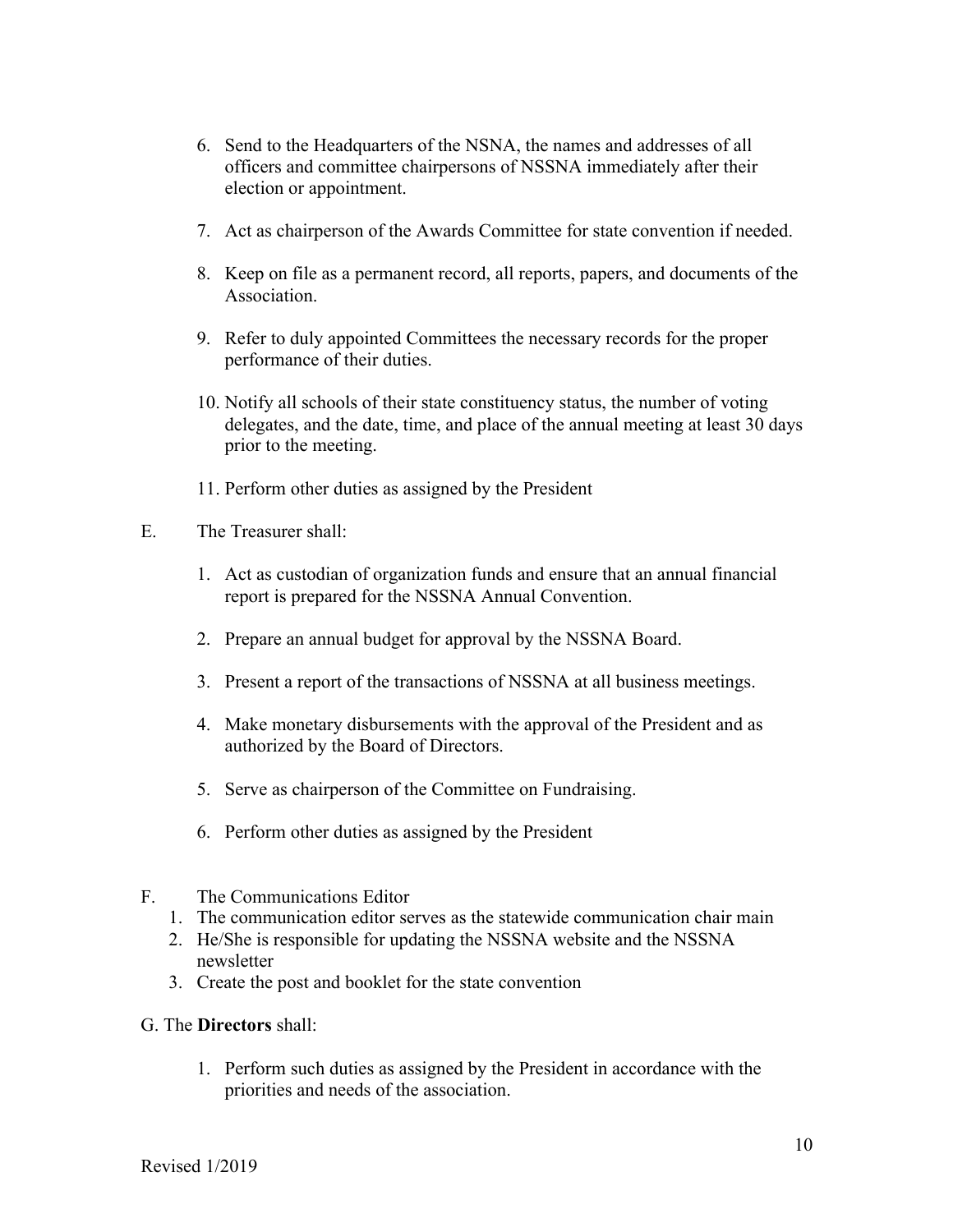- 2. Submit regularly to the Treasurer a report of their expenses with receipts.
- 3. Deliver to their successors all records, papers, or other property belonging to NSSNA within two weeks following their cessation of the term of office.
- H. The Image of Nursing Director Shall:
	- 1. Serve as chairperson of the Image of Nursing Committee.
	- 2. Maintain all social media accounts and ensure that they stay active throughout the term.
	- 3. Collaborate with the Awards Committee to select the winner of the Image of Nursing Social Media Award.
	- 4. Create and distribute social media advertisement for all NSSNA and Committee activities, including Annual Convention
	- 5. Create NSSNA merchandise.
	- 6. Collaborate all NSSNA Officers and Directors.
	- 7. Perform tasks assigned by the President in accordance with the priorities and needs of the association.
	- 8. Promote the profession of nursing positively and professionally.
	- 9. The Image of Nursing Chair's duties involve educating the public on the changing roles of a nurse.
	- 10. He/she encourages patients and others to speak with managers and administration when they have a negative or positive experience.
	- 11. He/she will educate nursing students on what professionalism and positive image are and their role in the development of nursing status as a profession.
	- 12. The Image of Nursing Chair encourages students to participate more in positive promotions of nursing rather than reacting to events after the fact to work with other nursing association projects in a collaborative manner.
- I. Breakthrough to Nursing Director
	- 1. The Breakthrough Chair recruits high school students to schools of nursing in Nebraska.
	- 2. The duties of this office include informing the high school and communications editor of the programs to be presented and the response.
	- 3. Organize, represent, and mentor potential nursing school candidates.
	- 4. Represent positive image of NSSNA and nursing with characteristics such as responsibility, accountability, and respect
	- 5. Enhance recruitment and retention within the nursing profession through the support and encouragement of the pier support system of the Breakthrough to Nursing Committee
	- 6. The Breakthrough Chair submits reports the progress and response to the state and national offices as needed.
- J. Community Service Director
	- 1. The Community Service Chair serves as a resource for local chapters.
	- 2. This officer provides ideas for community service projects as well as records and sends in all statewide community service activities to the national office.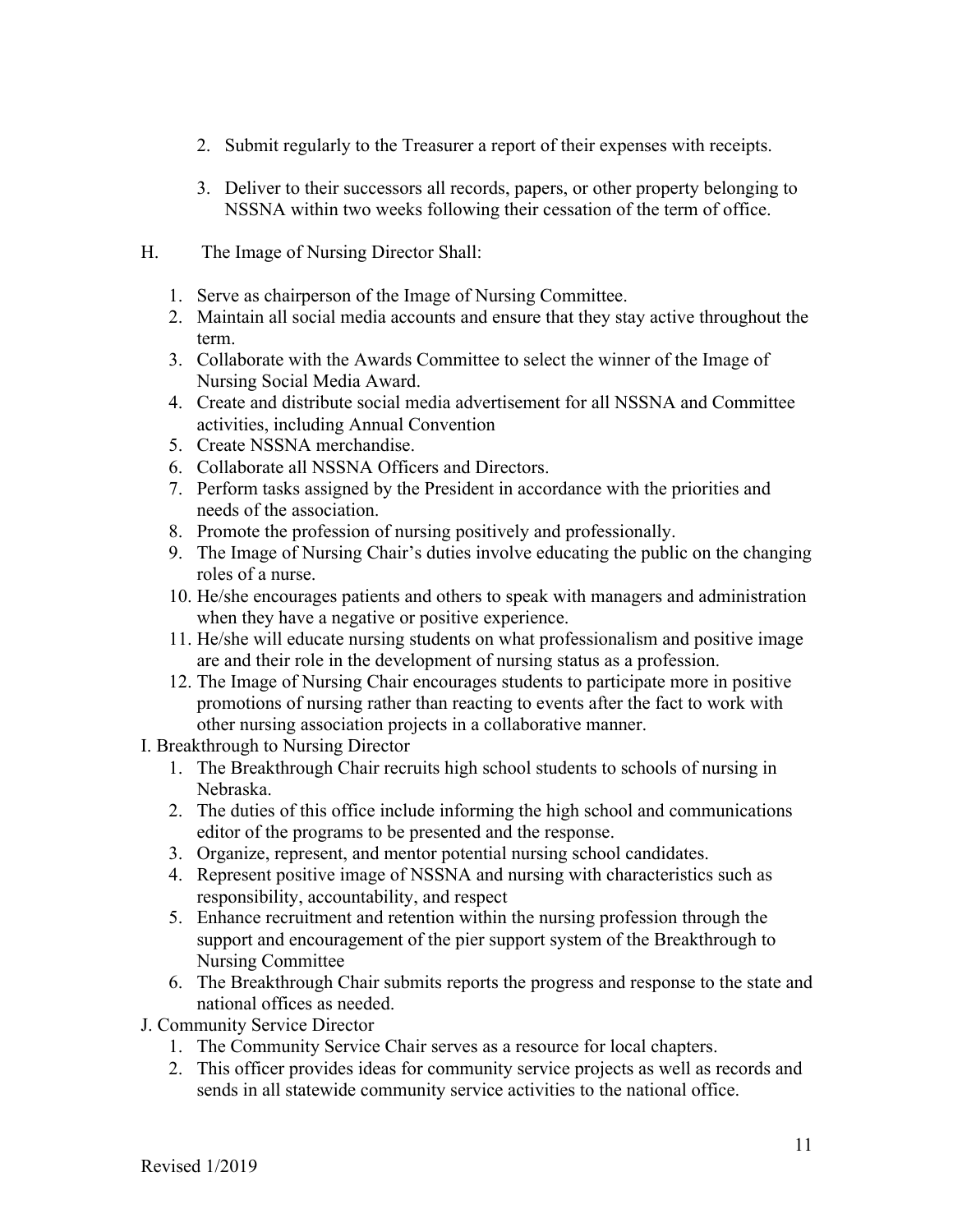- 3. The Community Service Director will also be responsible for choosing and promoting the annual philanthropy.
- 4. This position is also responsible for maintaining and updating Community Service Award applications.

## K. Nominations Director

1. The Nominations Chair encourages and recruits qualified candidates to run for state office.

2. He/she revises the candidate forms and sends them to local chapters in the winter so that members can run for office.

3. The duties include setting up a ballot for state officer elections and considering qualifications of candidates.

4. The Director enforces policies regarding candidates and campaigns.

5. He/she oversees the nomination, election, and induction of officers at the state convention.

L. Legislative Director

1. The Legislative Chair monitors major state and national legislation.

2. He/she coordinates state legislative programs and educational activities to

prepare Nebraska students to participate in the legislative process.

3. He/she supports the NSNA positions on legislative issues.

4. He/she acts as a liaison with legislatures, legislative organizations, government agencies, and other organizations concerned with legislature.

5. The legislative chairman is responsible for dissemination of information to Nebraska schools chapters in the event of an NSNA "Legislative Alert."

Section 5: Vacancies

A. A vacancy on the NSSNA Board other than the President shall be filled by appointment A 2/3 (two-thirds) vote of the NSSNA Board is required to fill the vacancy The appointed individual must meet the same eligibility requirements and submit the same paperwork as the elected officers, and shall serve to complete the term until the next regular election of officers.

Section 6: Attendance policy

A. Three unexcused absences of an officer from meeting during the year shall constitute a resignation. A resignation may be appealed to the Board of Directors.

B. If an officer is going to be absent, a written or verbal explanation of reason shall be given to the president. The Board will decide by ¾ vote if the absence is excused or unexcused.

C. After two unexcused absences from two Board of Director meetings, notification shall be sent stating that an additional absence shall constitute a resignation.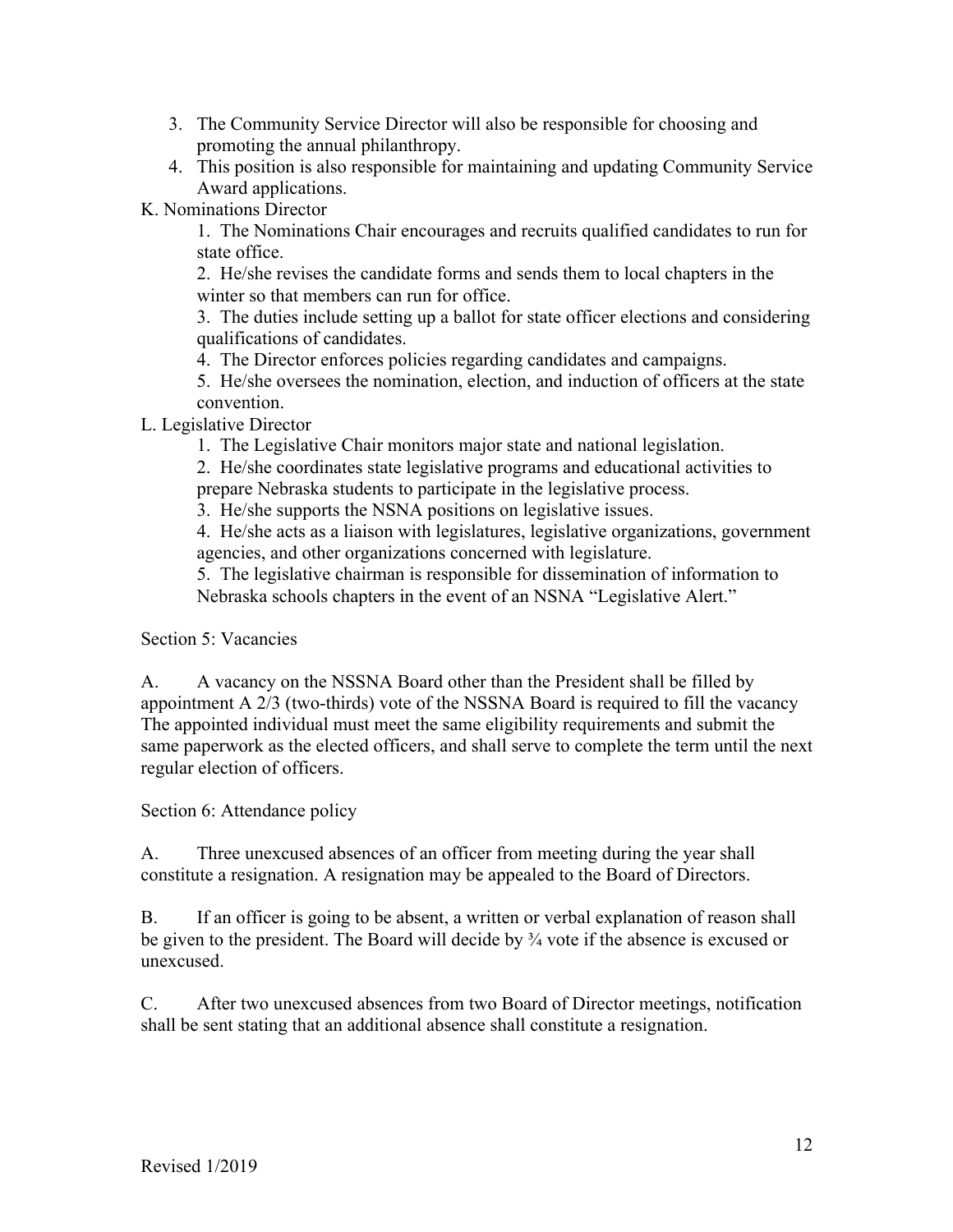D. Any resignation from a position on the NSSNA Board shall be in writing, submitted to any NSSNA Board member or to the State NSSNA office, and shall be effective immediately upon receipt of the same by the NSSNA.

E. In the event that a verbal resignation is tendered to a member of the Executive Committee without the written confirmation as stated above, the NSSNA Board shall consider the resignation valid and declare the office vacant by a 3/4 vote.

F. This vacancy shall then be filled by appointment by the NSSNA Board.

## *ARTICLE V. Nominations and Elections*

## Section 1: Nominations Committee

A. The Nominating Committee shall consist of one representative elected by each constituent association, plus the chairperson of the committee, who shall be elected at the annual meeting to serve one year or until a respective successor is elected.

B. Any member of the Committee nominated as a candidate for officer or director shall resign from the Committee.

C. Any vacancy on the Nominating Committee shall be filled by appointment by the NSSNA Board with a nominee recommended by the Nominating Committee In the case of a member not performing his/her duties, the NSSNA Board shall declare the position vacant and shall fill the vacancy by appointment with a nominee recommended by the Committee.

## Section 2: Duties of the Nominating Committee

A. The Nominating Committee shall receive official NSSNA applications of proposed candidates submitted in writing by any constituent association The Committee shall consider the qualifications of these proposed candidates but shall not be limited or controlled by these nominations.

B. The Nominating Committee shall prepare a slate of candidates for the officers, the directors, and members of the Nominating Committee The consent of the candidates shall be obtained in writing before placing the names on the ballot Candidates shall obtain and submit the written support of their nursing program director or an explanation of why support was withheld.

The Nominating Committee shall prepare a ballot prior to the opening of the NSSNA annual meeting The report of the Nominating Committee shall be presented on the first day of the annual meeting of the association, provided that the eligibility of the nominated individuals has been established, as determined by these bylaws, and written consent of such individuals is submitted prior to said meeting. Nominees must sign the nomination form to accept a nomination.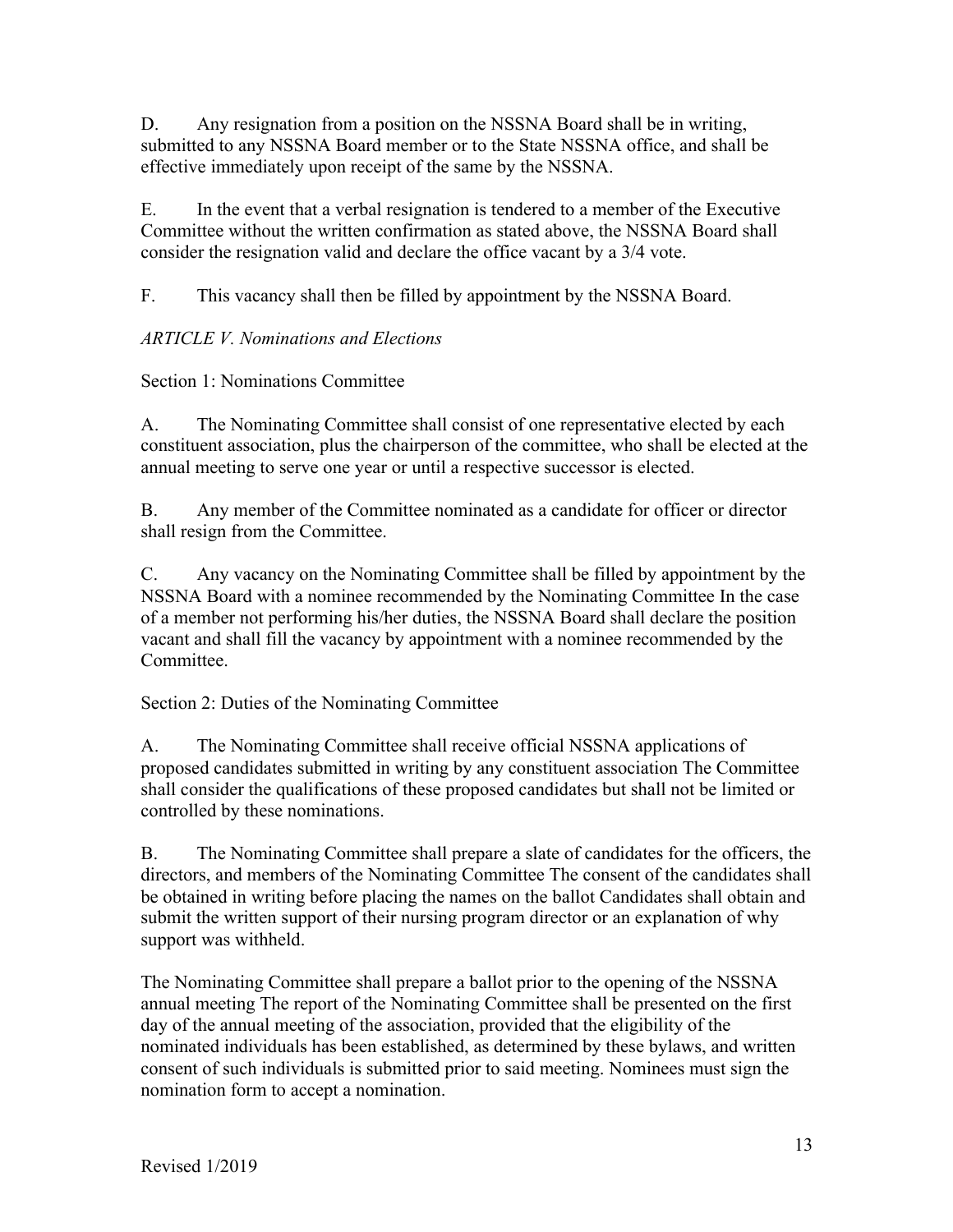C. Nominations may be made from the floor at the annual meeting of the association provided that the eligibility of the nominated individual has been established, as determined by these bylaws, verbal and written consent of each individual is secured and submitted prior to voting at the annual meeting Any issues regarding nomination verification shall be determined according to the NSNA Bylaws.

Section 3: Elections

A. The voting body at the annual meeting of the NSSNA shall consist of active, associate and individual members in good standing who have presented their credentials upon pre-registration or registration.

B. The officers, directors, and one advisor shall be elected at the annual meeting.

C. The election shall be by ballot; a plurality vote shall elect. A tie vote shall be decided first by a revote, and, if necessary, then by casting a lot.

D. The NSSNA Board shall delegate the responsibility of appointing tellers, who shall act as inspectors of the elections.

*ARTICLE VI: Meetings*

Section 1: Annual Meeting

The annual meeting of the association shall be held at such time and place as determined by the NSSNA Board. The annual meeting shall be for the purpose of holding an election, receiving reports and conducting such other business as may properly come before the voting body. Notice of the meeting shall be sent to the Presidents of each constituent association and other members of the voting body.

Section 2: Motions and Voting

The privilege of making motions and voting shall be limited to the voting body. The President may request that a member of the voting body initiate a motion. A voting member shall have but one vote in any election or on any question. This vote must be exercised in person by the member, and in his/her absence may not be assigned to, or exercised by, any other member or individual by means of a proxy or other written or oral assignments.

Section 3: Quorum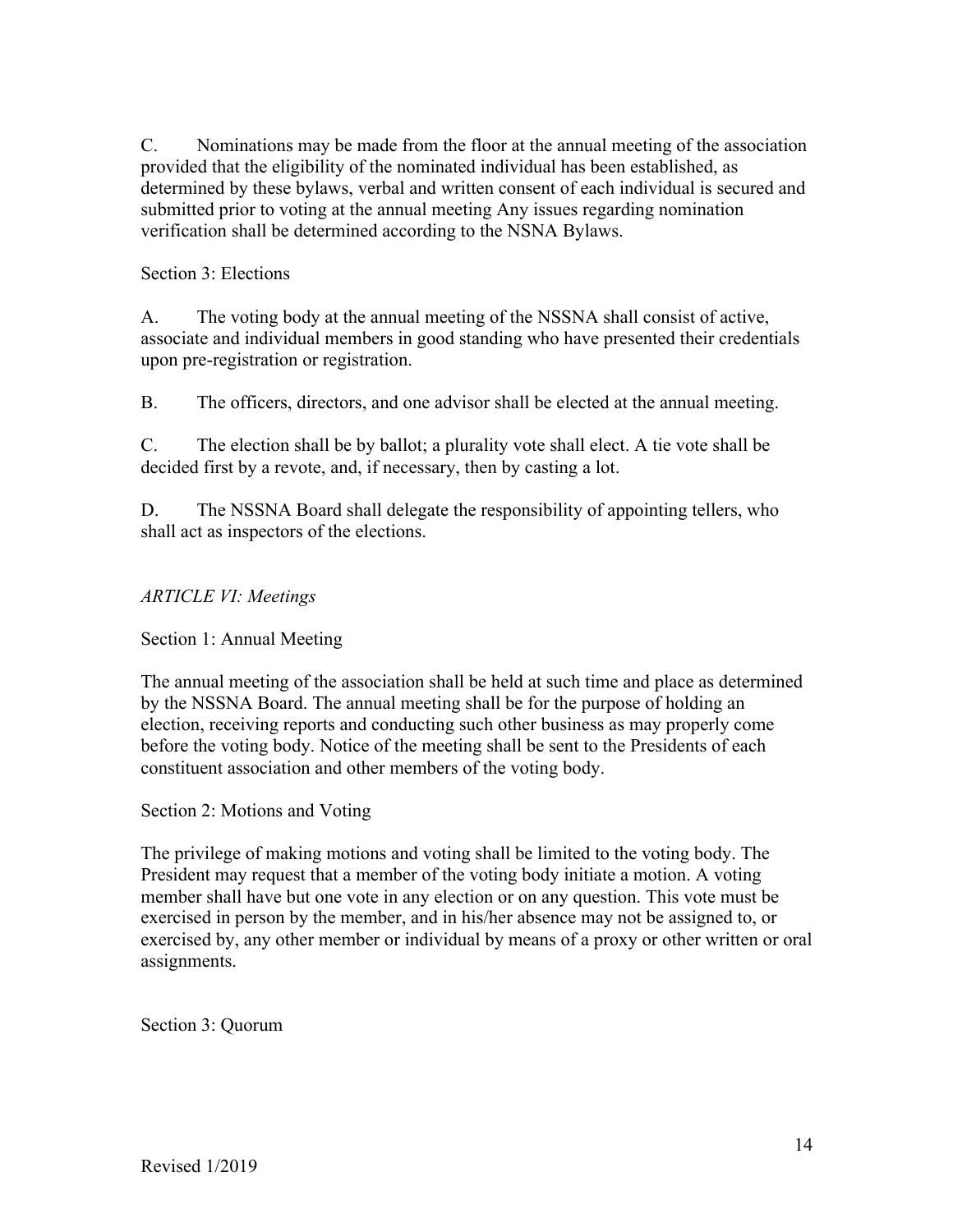The quorum for the annual meeting shall consist of members from at least 2/3 of the local constituents and at least 4 (four) members of the NSSNA Board, including the President or Vice President or the Second Vice President

Section 4: Special Meetings

A. A special meeting may be called by the NSSNA Board and shall be called by the President upon written request of 1/3 (one-third) of the constituent associations Notice of time, place, and purpose of the meeting shall be sent to all constituent associations not less than 5 (five) days prior to the meeting.

B. The voting body shall be the same, insofar as possible, as that in the annual meeting Other members may attend and shall have only the privilege to speak once to each issue.

C. The quorum shall be 1/3 (one-third) of the constituent associations and at least four members of the NSSNA Board, including the President or Vice President or the Second Vice President.

Section 5: Council of Student Participants

A. There shall be meetings of student participants of constituent associations held once yearly, in the fall, and facilitated by the NSSNA President This collective body shall be called the NSSNA Council of Student Participants (COSP).

B. The purpose of the NSSNA Council of Student Participants shall be to discuss priorities of the association, activities for the year, accomplishments, problems, and to share ideas It shall also allow for the interchange and consultation between school presidents and the NSSNA Board.

C. The members of the NSSNA Council of Student Participants shall be the NSSNA Chapter Presidents, or the designated alternates, and the members of the NSSNA Board.

D. The following shall be invited to participate in the NSSNA Council of Student Participants: members of the NSSNA Committees, NSSNA Consultants, the NSSNA Student Advisor, and the School Advisors.

Section 6: Delegate Representation to NSNA Meetings

A. School Constituents:

1. Each school chapter when recognized as an official NSNA constituent shall be entitled to one voting delegate and alternate at the NSNA House of Delegates, and in addition, shall be entitled to one voting delegate and alternate for every 50 (fifty) members.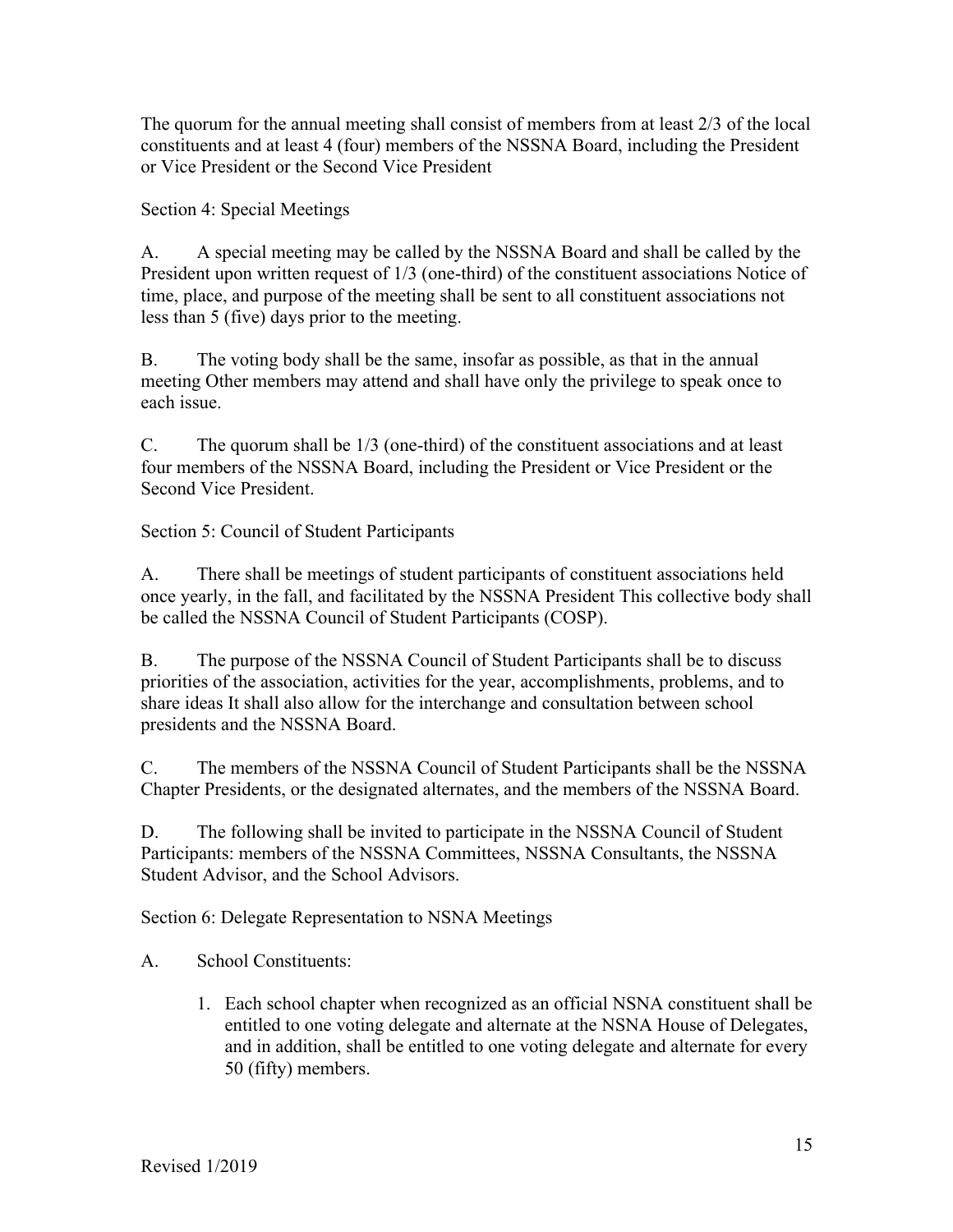- 2. The school chapter delegate(s) and alternate(s) shall be member(s) in good standing in the chapter and shall be elected by members of the school chapter at a proper meeting according to chapter bylaws
- B. Delegates and Alternates
	- 1. The school association may designate an alternate delegate for each delegate by one of the following two mechanisms:
		- a) Election by members of the school chapter according to chapter bylaws.
		- b) Written authorization to the NSSNA Board requesting them to appoint a member of the NSSNA Board to act as a state-appointed alternate for their school chapter.
			- 1. School chapters shall approve the appointment.
			- 2. The NSSNA Board shall verify that any state appointed alternate is a member in good standing of the NSNA and the state association.
	- 2. A school chapter must have a selected and/or elected delegate present at the NSNA Convention in order to have a state-appointed alternate seated in the House of Delegates.
	- 3. All alternates, whether school selected or state-appointed, shall have the same privileges as an elected delegate when seated in the House.
	- 4. Each school constituent shall be entitled to delegates according to the number of members in good standing in NSNA Delegates shall be computed on the basis of the number of members in each constituent as evidenced by the annual dues received by NSNA on a date eight weeks prior to the annual meeting.

## C. State Constituents

The state constituent is entitled to one voting delegate and alternate. This delegate shall be the state President If the state President cannot serve, a designated representative and alternate shall be elected at a state meeting or by the NSSNA Board.

## *ARTICLES VII: NSSNA Board*

## Section 1: Board of Directors

A. The NSSNA Board shall consist of the officers. The consultants and Student Advisor shall serve as ex-officio members without a vote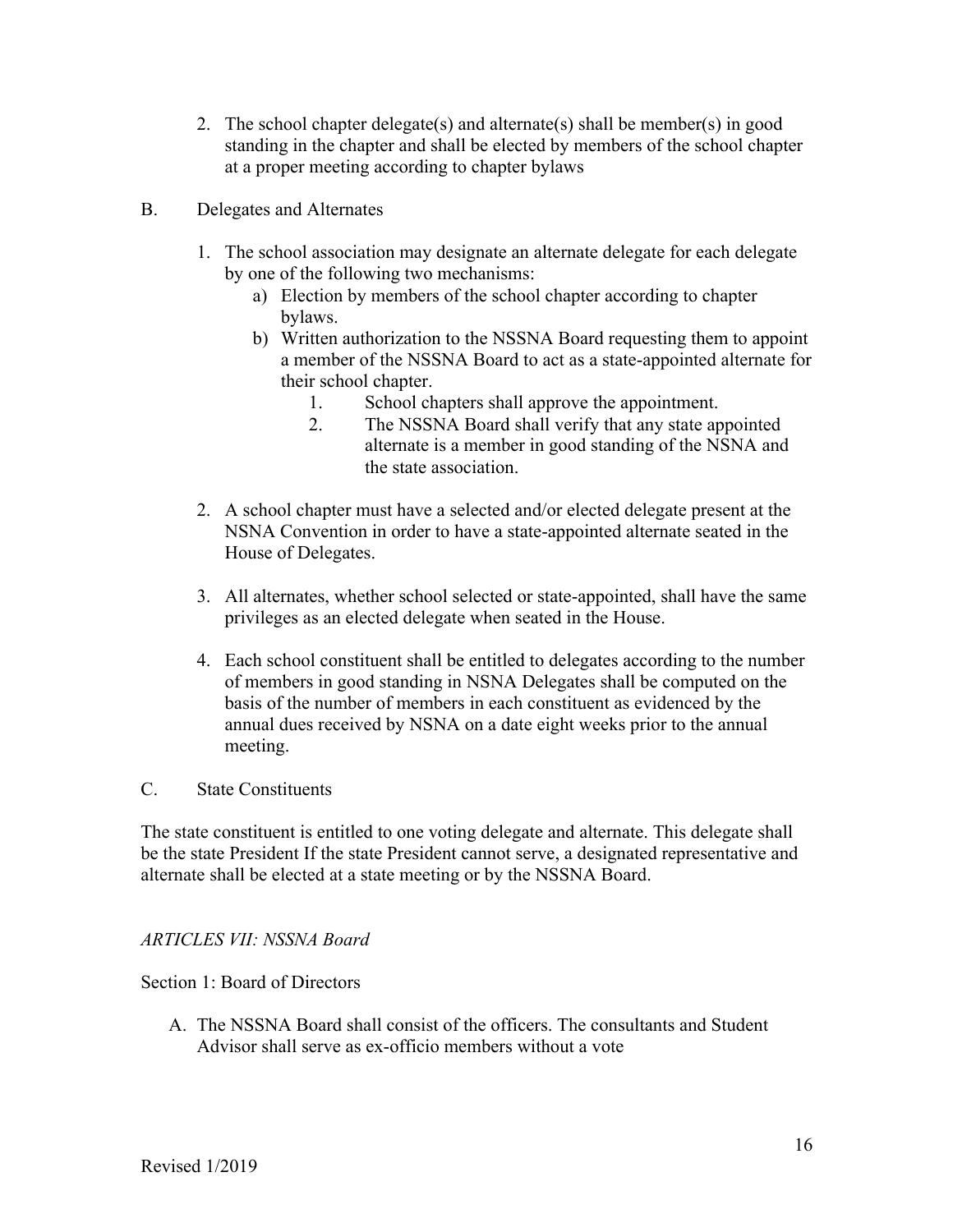- B. All the powers of the association are vested in, and shall be exercised by the NSSNA Board during the interim between association meetings. The board shall not nullify nor modify any action by the voting body in convention, and the board is subject to provisions of these Bylaws.
- C. The NSSNA Board shall not be responsible for any contract, claim or obligation of any kind incurred or for any position taken by, any officer or member or constituent unless the same was duly authorized, in writing, by the NSSNA Board.

Section 2: Management by NSSNA Board

A. Constitute the membership of the NSSNA and hold meetings in that capacity at the time and place specified in these Bylaws.

B. Define the authority and responsibilities of support staff, approve all contracts for support staff and annually review all contractual arrangements for support staff, within approved budget limitations.

C. Review and approve the terms of official relationships established with other organizations.

D. Approve any commitment in the form of action, statement of policy or position, or financial obligations involved in NSSNA's relationships with other organizations.

E. Approve the budget and provide the annual audit of accounts at the close of the fiscal year, to be submitted to the voting body.

F. Fill vacancies for the unexpired term, unless otherwise specified in these Bylaws.

G. Declare an office vacant by 3/4 (three-fourths) vote of the NSSNA Board if the member fails to his or her responsibilities defined in the bylaws.

H. In case of an emergency, vote by referendum may be taken by the NSSNA Board, provided the material is sent in the same words to each member.

I. Transact business of NSSNA between meetings and report such transactions at the next meeting of NSSNA.

J. Assume responsibility with regard to constituents as specified by Article III, Members, of these Bylaws.

Section 3: Meetings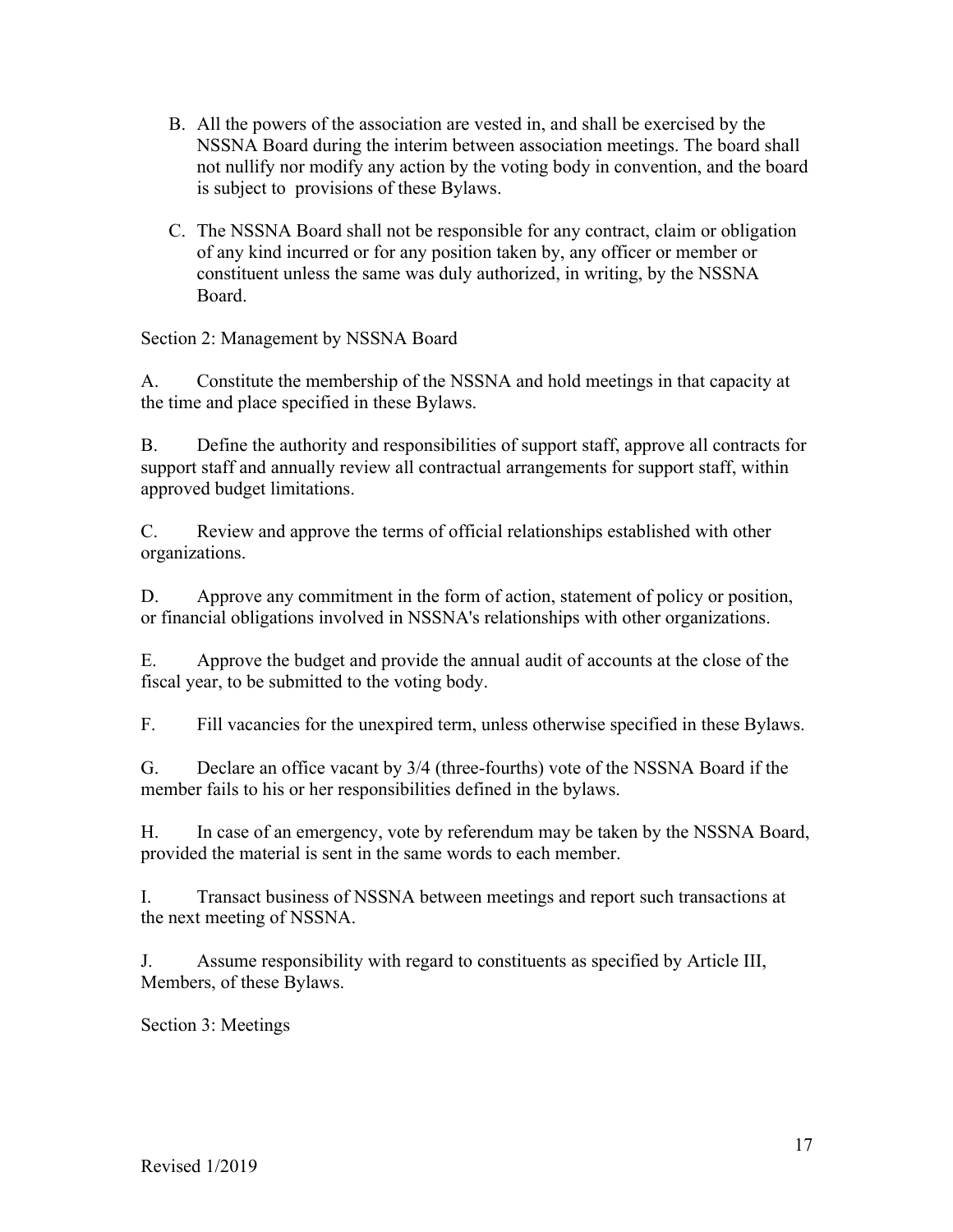A. Regular meetings of the NSSNA Board shall be held immediately before and after the annual convention and at such other times as deemed necessary by a majority of the board The President shall determine the date and place of the meetings in consultation with the Board members.

B. A quorum shall be a majority (greater than 50%) of the voting Board members, including the President or First Vice President or Second Vice President.

Section 4: Executive Committee

A. There shall be an Executive Committee of the NSSNA Board composed of the President, First Vice President, Second Vice President, Secretary, Treasurer, and a Student Advisor. This committee shall have the power to transact business only of an emergency nature that which cannot wait until the next meeting of the NSSNA Board.

B. All transactions of this Committee shall be reported in full at the next scheduled meeting of the NSSNA Board The Executive Committee may conduct such emergency business by telephone, mail, or email

## *ARTICLE VIII: Consultants and Student Advisor*

Section 1: Appointment of Consultants

- A. Consultants may be appointed at the discretion of the Board of Directors One consultant shall be appointed by each of the Board of Directors of the NNA and the NLN with the approval of the NSSNA Board. Additional Consultants may be appointed by the Board of Directors as needed. They shall be appointed until their respective successors can be appointed. No appointments shall be made without the approval of the NSSNA Board of Directors. In the event that consultants do not meet desired criteria or the appointment of consultants will not be in the best interest of the organization, the NSSNA Board reserves the right to decline installation of the consultants.
- B. Consultant(s) shall be sustaining member(s) of NSNA.
- C. Consultants do not have a vote on the NSSNA Board.
- D. Consultants will be subject to annual evaluation by the NSSNA Board of Directors.
- E. Duties of the NSSNA/NNA Liaison Consultant shall include:
	- 1. Serve as Parliamentarian at Board and House of Delegate meetings.
	- 2. Serve as Chair of the Ballot Committee.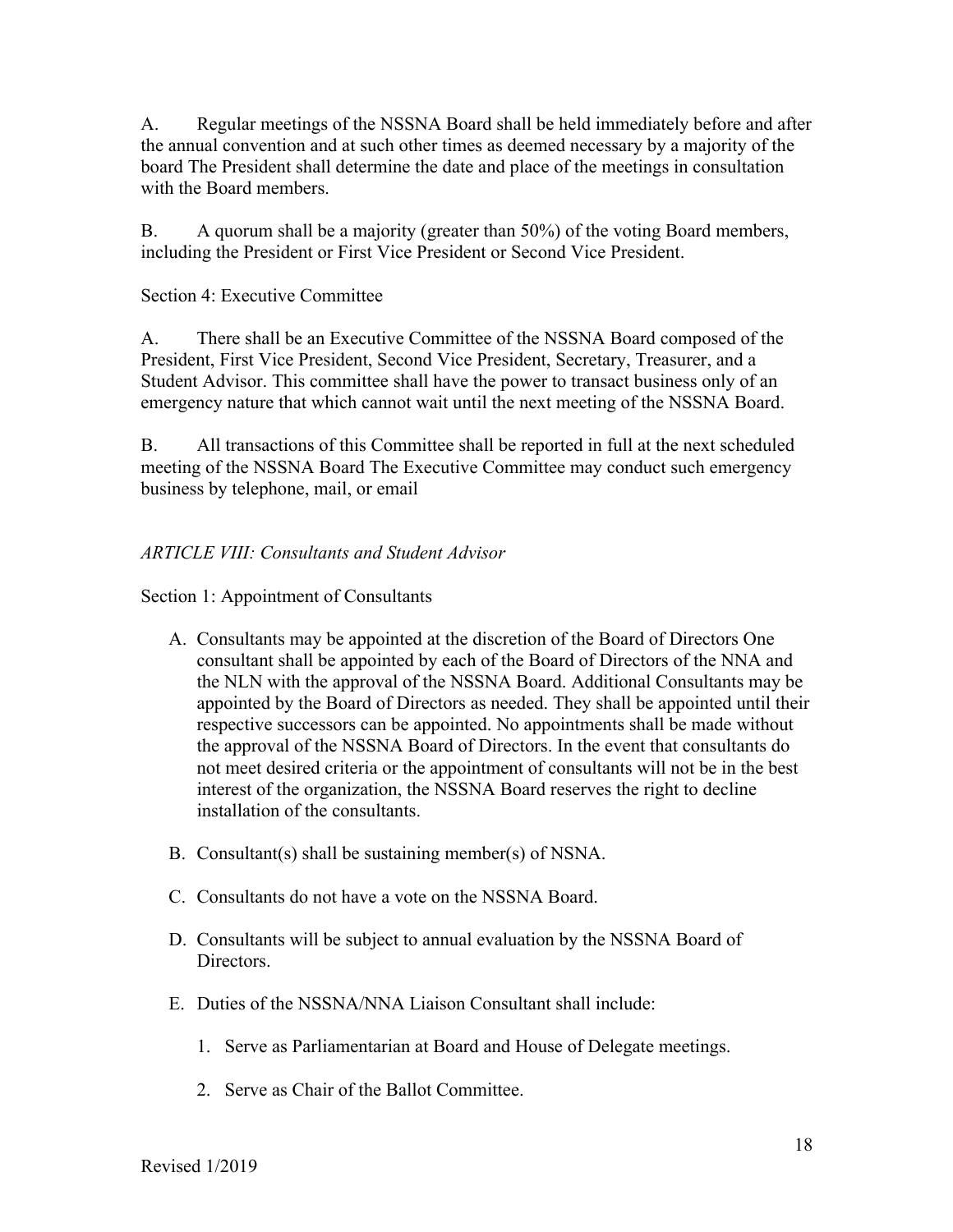- 3. Provide interchange of information between the Board of Directors of the NNA and NSSNA, including assisting graduating student to transition to a professional nursing organization, such as, but not limited to ANA/NNA, NeLN, etc.
- 4. Attend meetings of NSSNA, state convention and to the extent possible, the NSNA Convention.
- 5. Foster problem solving, objective analysis and goal centered planning in the pursuit of the objectives and activities of NSSNA.
- F. Serve as a resource person in planning, deliberations, implementation and evaluation of NSSNA activities.
- G. Identify potential resources and expertise needed for the NSSNA in decisionmaking and program planning.
- H. Assist, as necessary, in providing direction and assistance in operational aspects. The advisor will not serve as support staff.
- I. Communicate and objectively interpret major issues and concerns for the nursing profession.
- J. Stimulate and encourage personal and professional growth and skill development of officers and other members of NSSNA.
- K. Provide interchange of information and communication between the NSSNA Board of Directors, NSSNA members and NSSNA faculty advisors and NNA.
- L. Receiving Board Minutes, agendas, the most recent copies of the NSSNA Bylaws, Policies and Procedures and any other documents deemed necessary by the NSSNA Board.
- M. Will assist with selecting judges for Student Nurse of the Year for the NSSNA annual convention.
- N. In the event that reimbursement should be desired, any and all receipts must be submitted to the NSSNA Board of Directors within 30 days of the expense being paid. No reimbursement shall be given without a 3/4 approval of the NSSNA Board.

Section 2: Student Advisor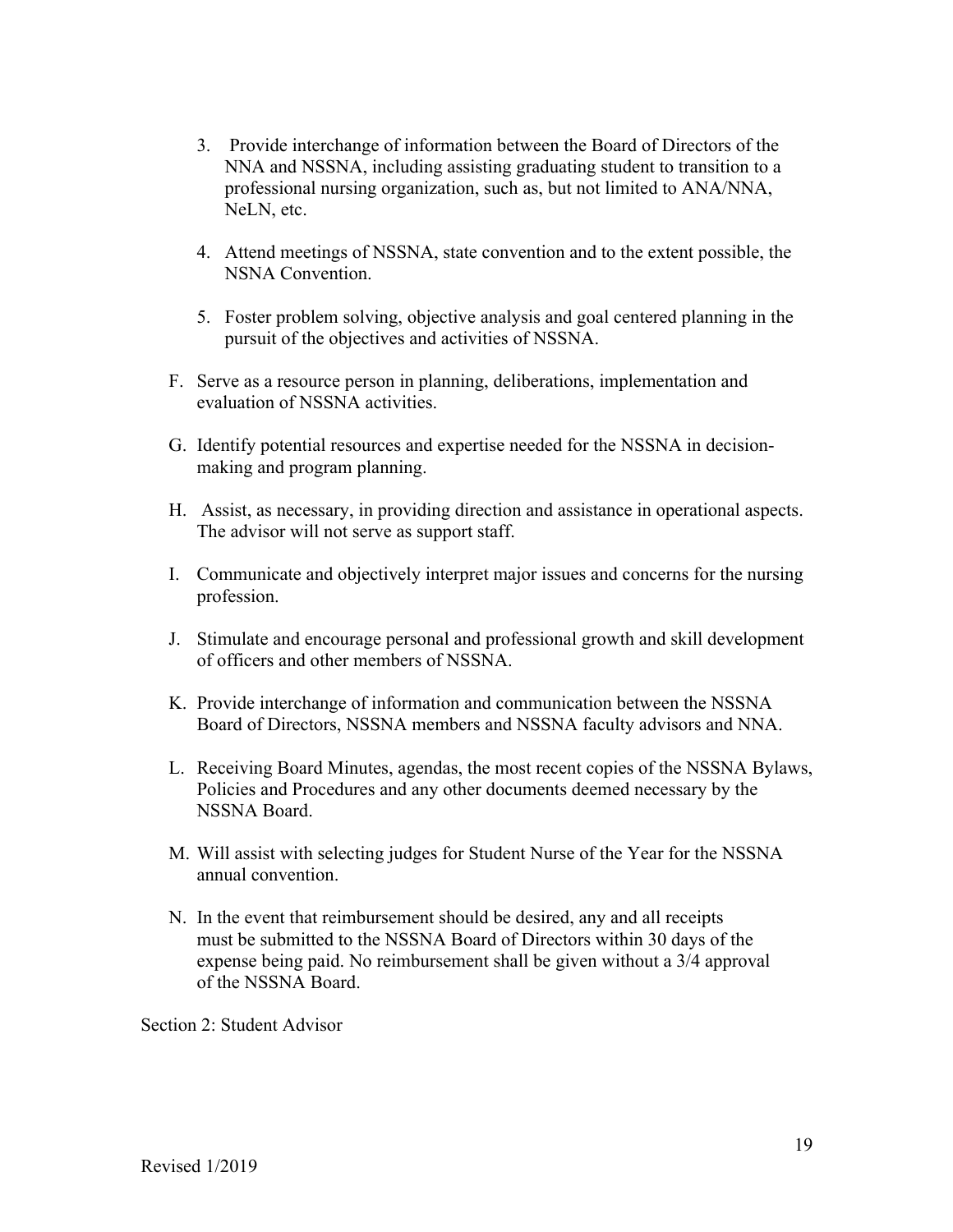A. The Student Advisor shall be elected at the annual meeting and shall serve for one year or until their respective successor is elected This Student Advisor shall have served as an officer of the NSSNA or as a director.

- B. The Student Advisor shall be a Sustaining Member of NSNA.
- C. The Student Advisor does not have a vote on the NSSNA Board.

Section 3: The consultants and Student Advisor

Consultants and the Student Advisor shall serve as resource persons consulting with the NSSNA Board, members, and staff; attend meetings of the NSSNA; and be responsible for providing interchange of information between the NSSNA Board and the Nebraska Nurses Association and Nebraska League for Nursing.

## *ARTICLE IX: Committees*

Section 1: Committees

The NSSNA Board, at its discretion, shall establish committees deemed necessary to carry on the work of the association and determine the functions, terms, and membership of the committees A quorum for committee meetings shall be a majority of the members.

## Section 2: Legislative Committee

The Legislation Committee shall consist of one representative from each constituent association, plus the chairperson of the Committee, who shall be elected at the annual meeting to serve one year or until a respective successor is elected The Legislative Committee should develop a legislative program with clearly defined objectives; formulate basic policy in advance to guide in defining the association's position on specific legislation; assure that its legislative program is consistent with the national and state objectives and policies; develop a working plan, with a timetable for coordinated measures, including appropriations bills passed during preceding session to make sure they are put into effect as soon as possible and consult with the legislative committees of the constituent associations.

Section 3: Breakthrough to Nursing Committee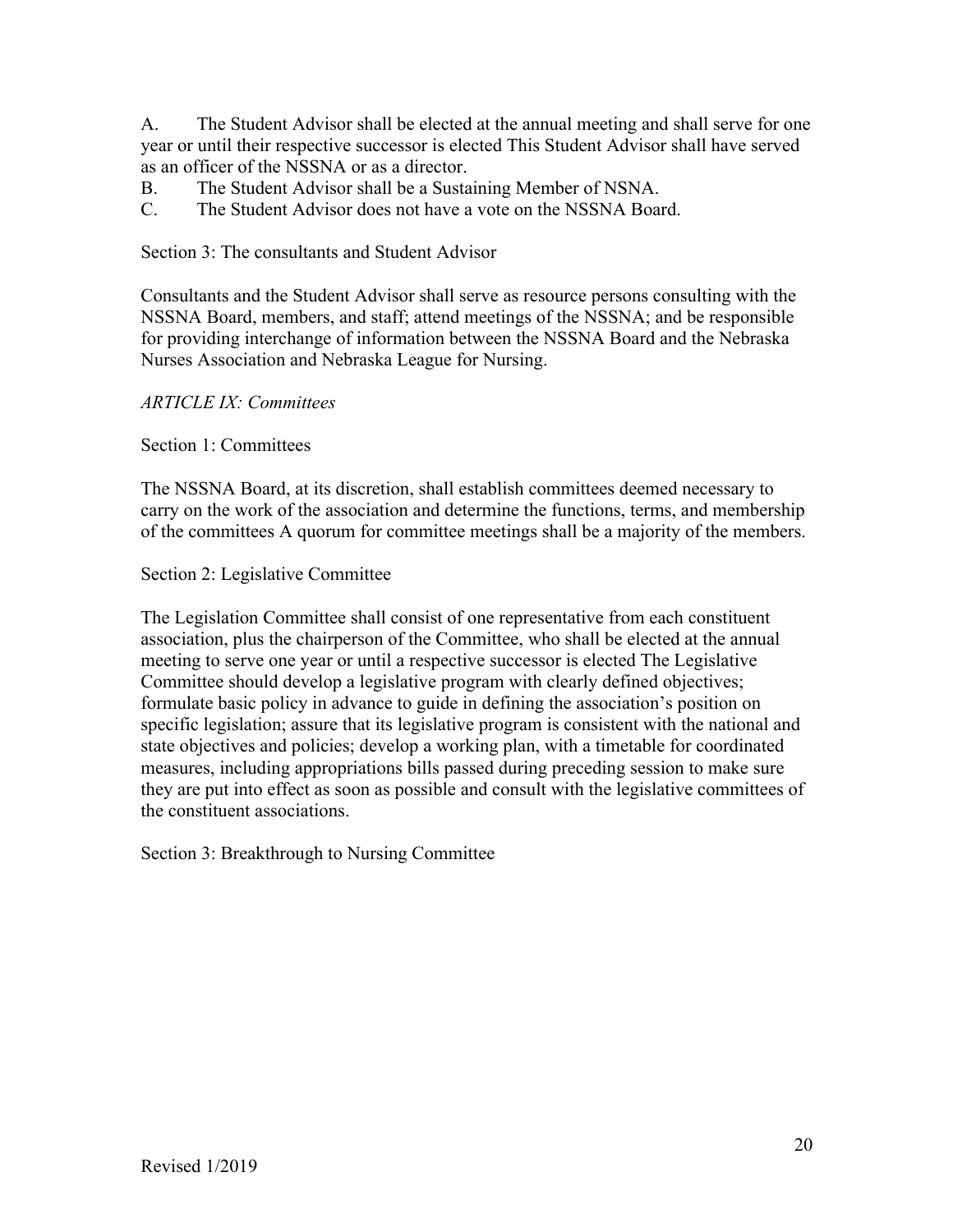The Breakthrough to Nursing Committee shall consist of one representative elected by each constituent association, plus the chairperson of the Committee, who shall be elected at the annual meeting to serve one year or until a respective successor is elected. The principle mission of the "Breakthrough to Nursing" position is to reach out to students interested in a career in the health field, specifically in the nursing role. This position helps to organize, represent, and mentor these potential candidates. Important aspects of Nursing include responsibility, accountability, and respect. These characteristics are supported and encouraged through the peer support system offered through the Breakthrough to Nursing committee, which will enhance recruitment and retention within the nursing profession. The Breakthrough to Nursing Committee should organize nursing students and faculties for the purpose of recruiting minorities into nursing programs; organize breakthrough committees; establish with the help of constituents a target area; explain to the community its purpose and function; seek out minorities and help explain how Breakthrough can help them through nursing.

## Section 4: Communication Committee

The Communications Editor shall be elected at the annual meeting to serve one year or until their respective successor is elected The editor will be in charge of publishing the official publication of NSSNA Constituent associations are responsible for appointing Associate Editors who are responsible for submitting current activities and projects of the constituent association to the Editor.

Section 5: Community Service Committee

The Community Service Chairperson shall be elected at the annual meeting to serve one year or until their respective successor is elected The Community Service Chairperson will be in charge of coordinating statewide community service projects, be responsible for the Community Health Award, and perform other duties as designated by the President.

Section 6: Image of Nursing Committee

The Image of Nursing Committee Chairperson shall be elected at the annual meeting to serve one year or until their respective successor is elected. The Image of Nursing Committee will be responsible for promoting a positive image of nursing to the public, promoting professionalism among nurses, educating the public about the value of services nurses provide, and other duties as designated by the President.

Section 7: Bylaws Committee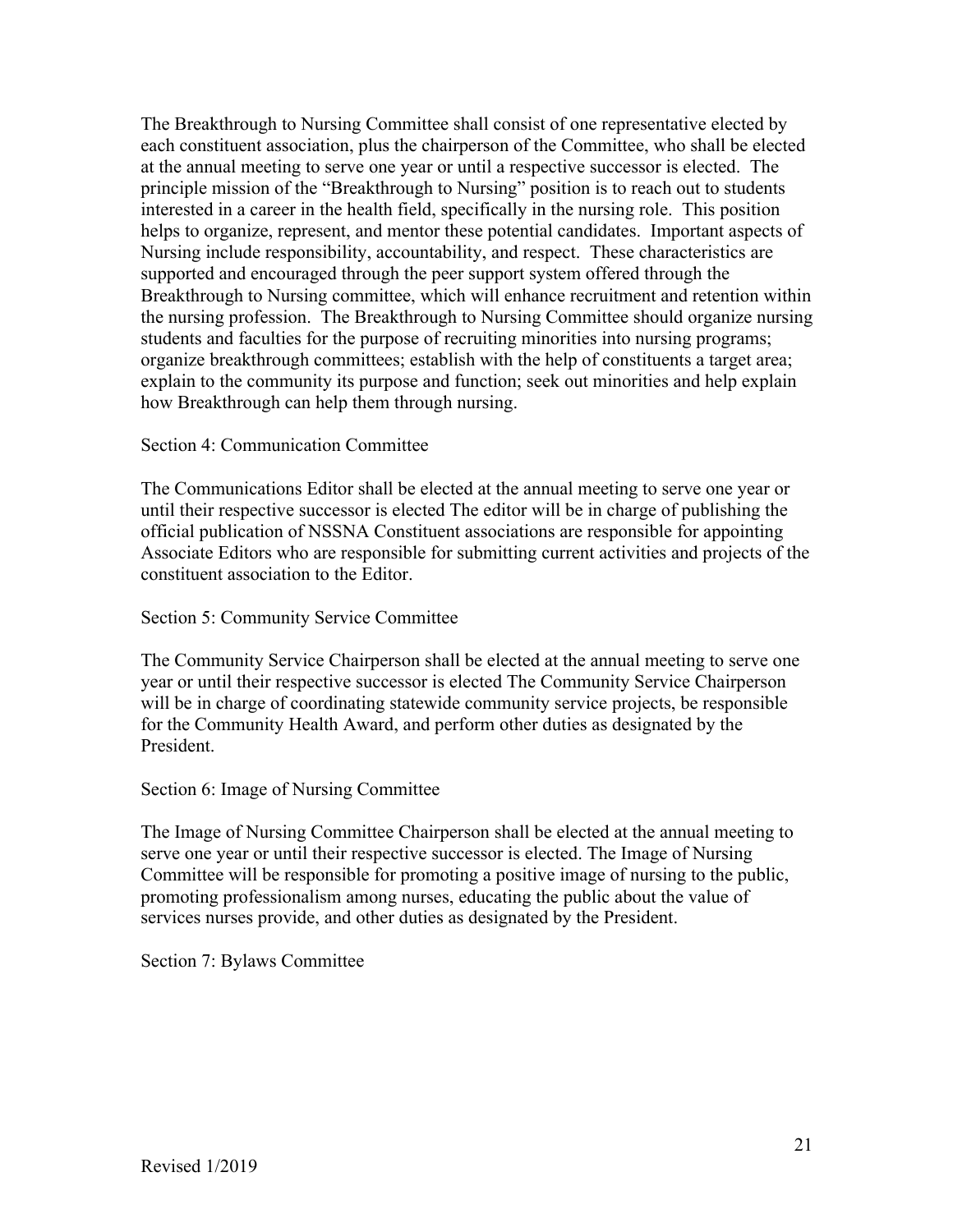The Bylaws Committee shall be composed of a chairperson (Second Vice President) and one representative from each constituent association. Responsibilities include annual review of state and all school constituent associations and assuring bylaws are in congruence with NSNA Bylaws This committee shall suggest proposed amendments to the Bylaws of NSSNA and shall advise school constituents concerning proposed amendments to their Bylaws for congruence with NSNA/NSSNA Bylaws.

## Section 8: Resolutions Committee

The Resolutions Committee shall be composed of a chairperson (Second Vice President) and four committee members who shall be appointed by the NSSNA President with NSSNA Board approval The committee will be appointed no less than four months prior to the annual meeting.

## Section 9: Convention Planning Committee

The Convention Planning Committee shall be composed of a chairperson (First Vice President) and representatives from constituent associations in the state. Responsibilities of the committee include but are not limited to: outreach to exhibitors and sponsors, outreach to constituent associations, promotion of the annual convention, recruitment for speakers and presenters for focus sessions and the Keynote Address, and promoting the Annual Convention state-wide.

## *ARTICLE X: Official Publication*

*Footnotes* shall be the official newsletter of this association. The Communications Editor shall be responsible to publish four editions of the official publication of NSSNA throughout the year unless voted otherwise by the NSSNA Board. The publication will be available to all nursing students on the NSSNA web site.

## *ARTICLE XI: Dissolution of Organization*

In the event of the dissolution of NSSNA, any residual funds shall become the property of the National Student Nurses' Association (NSNA).

## *ARTICLE XII: Parliamentary Authority*

All meetings of NSSNA shall be conducted according to parliamentary procedures as set forth in Robert's Rules of Order, newly revised unabridged version, where the rules apply and are not in conflict with these Bylaws. As determined necessary by the NSSNA Board.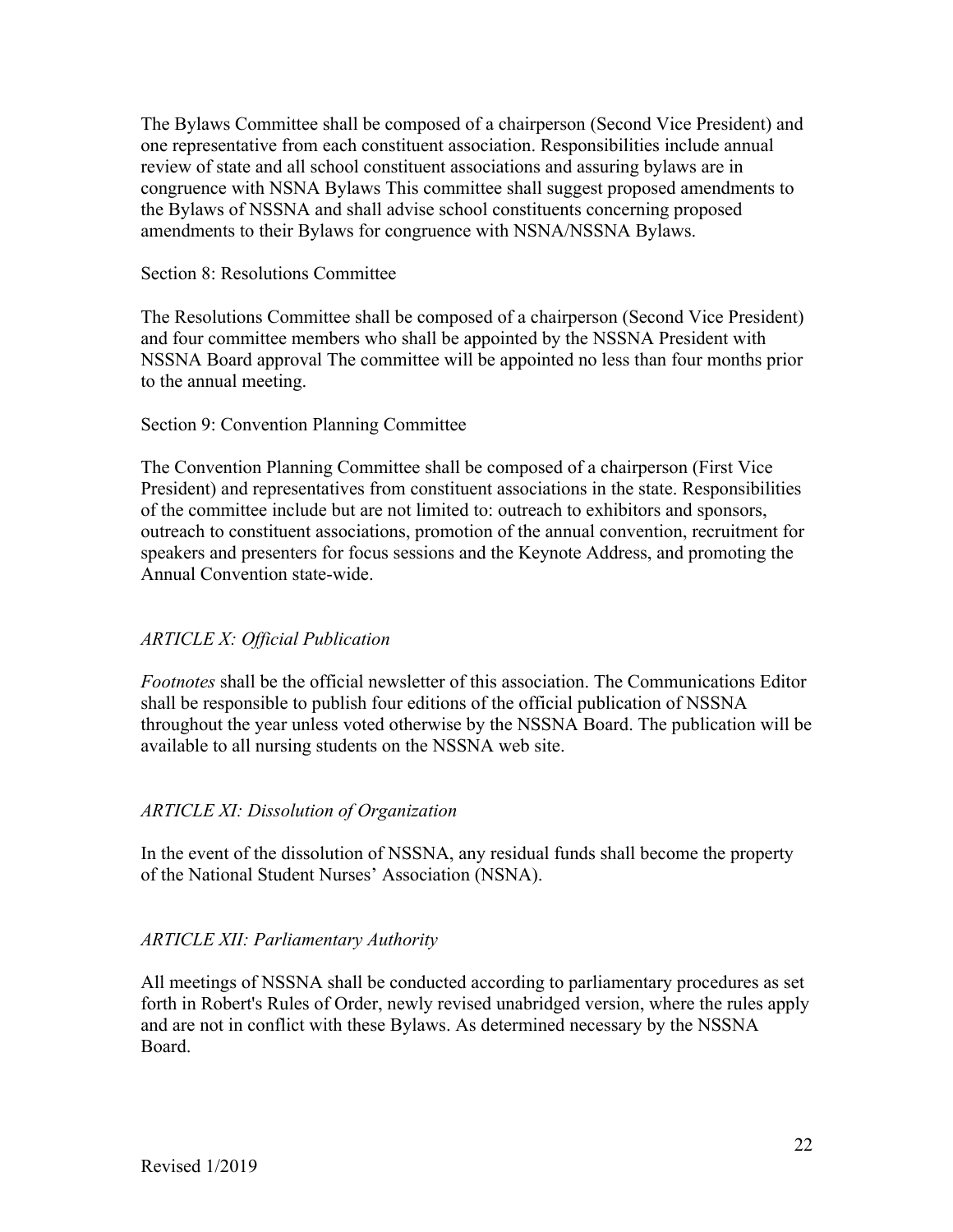Robert, H.M., III, Evans, W.J., Honemann, D.H., Balch, T.J. (2000) *Robert's rules of order newly revised* (10<sup>th</sup> ed.) Cambridge, MA: Perseus Publishing

*ARTICLE XIII: Amendments*

Section 1.

These bylaws may be amended at the annual meeting of NSSNA by a 2/3 (two-thirds) vote of the members present, entitled to vote, and voting, providing that a copy of all proposed amendments have been sent to all schools of nursing in the constituent associations at least one month before the annual meeting.

Section 2.

All proposed amendments shall be prepared by the Committee on Bylaws, chaired by the Second Vice President of NSSNA, and submitted in writing, carrying the proponents' signature(s) to the NSSNA Board for consideration at least ten weeks before the annual meeting.

Section 3.

These bylaws may be amended at the annual meeting by 99% vote of those present and voting, providing previous notice shall have been given at an earlier meeting of the same session, and provided that the proposed amendment shall have been presented to the presiding officer and parliamentarian before the meeting where previous notice is given.

Section 4.

Amendments to the bylaws of NSSNA, adopted at the annual meeting which directly relate to the business of the constituent associations in the areas of conformity, shall automatically and immediately effect the necessary amendments to the bylaws of the constituent associations and shall promptly be incorporated into their bylaws.

Revised: 7/1997 Revised: 7/2002 Revised: 2/2007 Revised: 2/2010